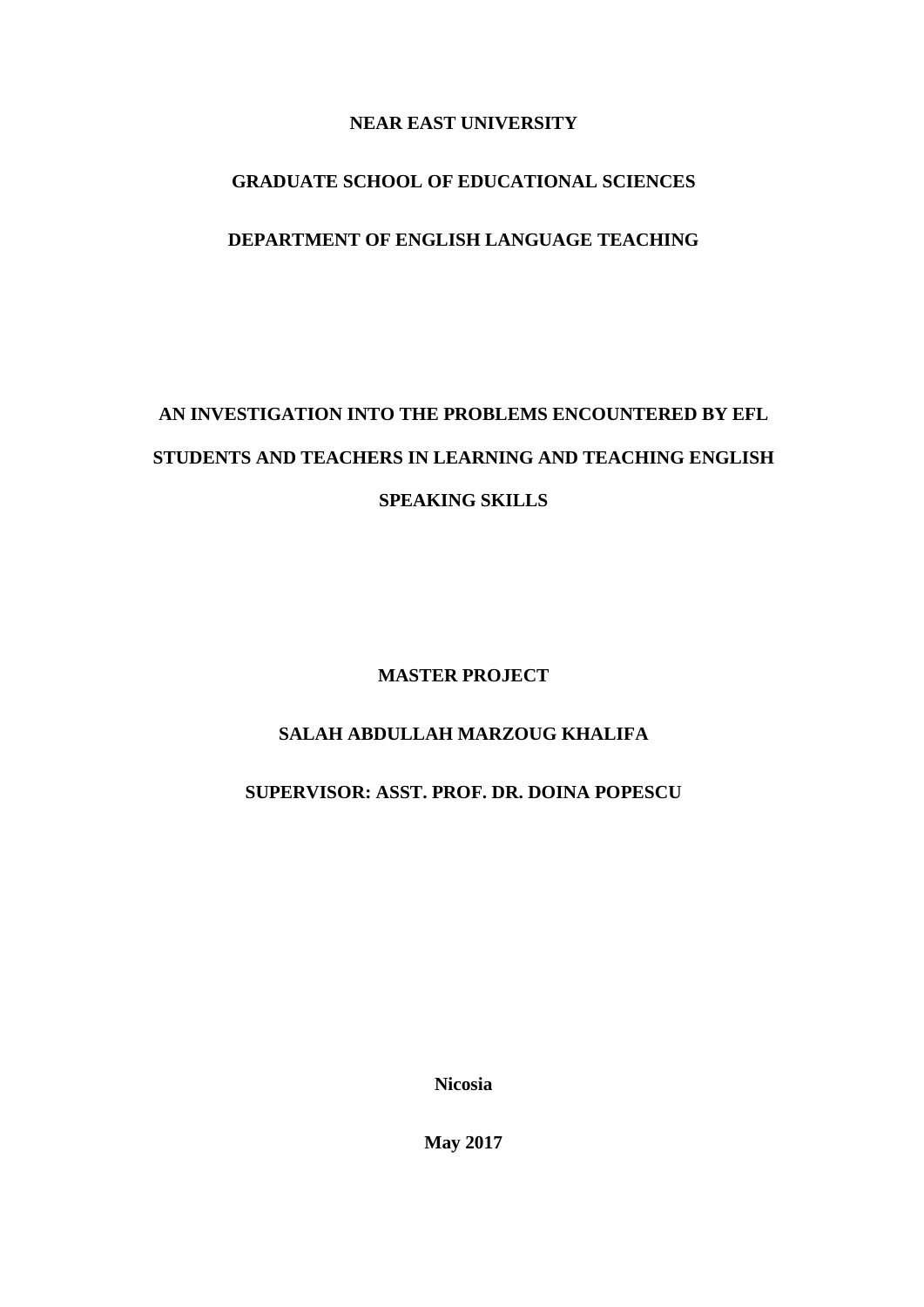# **DECLARATION**

I hereby declare that all information in this document has been obtained and presented in accordance with academic rules and ethical conduct. I also declare that, as required by these rules and conduct, I have fully cited and referenced all materials and results that are not original to this study.

Name, Middle name and Last name: Salah Abdullah Khalifa

Signature: …………………………….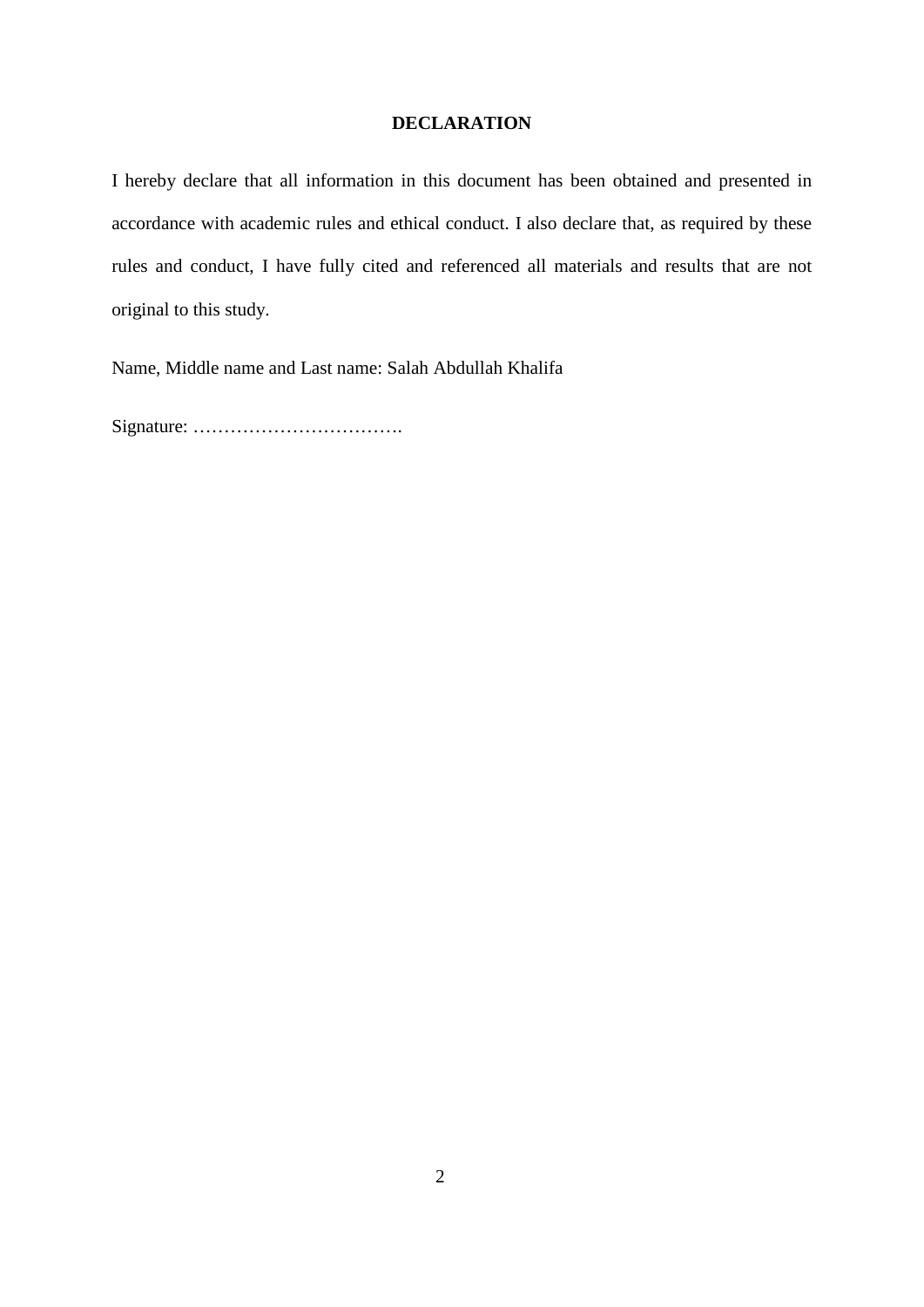#### **AKNOWLEDGEMENTS**

My sincere thanks and deep gratitude are due to my supervisor Asst. Prof. Dr. Doina Popescu for having been a real guiding force to me through her worthy, continuous assistance, her invaluable pieces of advice, and her patience to help me to produce a respectable piece of work.

In particular, I am grateful, to the head of ELT Department, Assoc, Prof. Dr. Mustafa Kurt, for his motivation, enthusiasm, and immense knowledge. I would like to thank all the instructors of ELT Department who have taught me and helped me with their valuable knowledge throughout my MA studies.

Finally, my thanks would go to my beloved family for being my source of strength and inspiration during this journey. My mother, brothers, and sisters have all been supportive in many ways, and I am grateful to have them in my life. Thanks for their loving considerations and great confidence in me all through these years.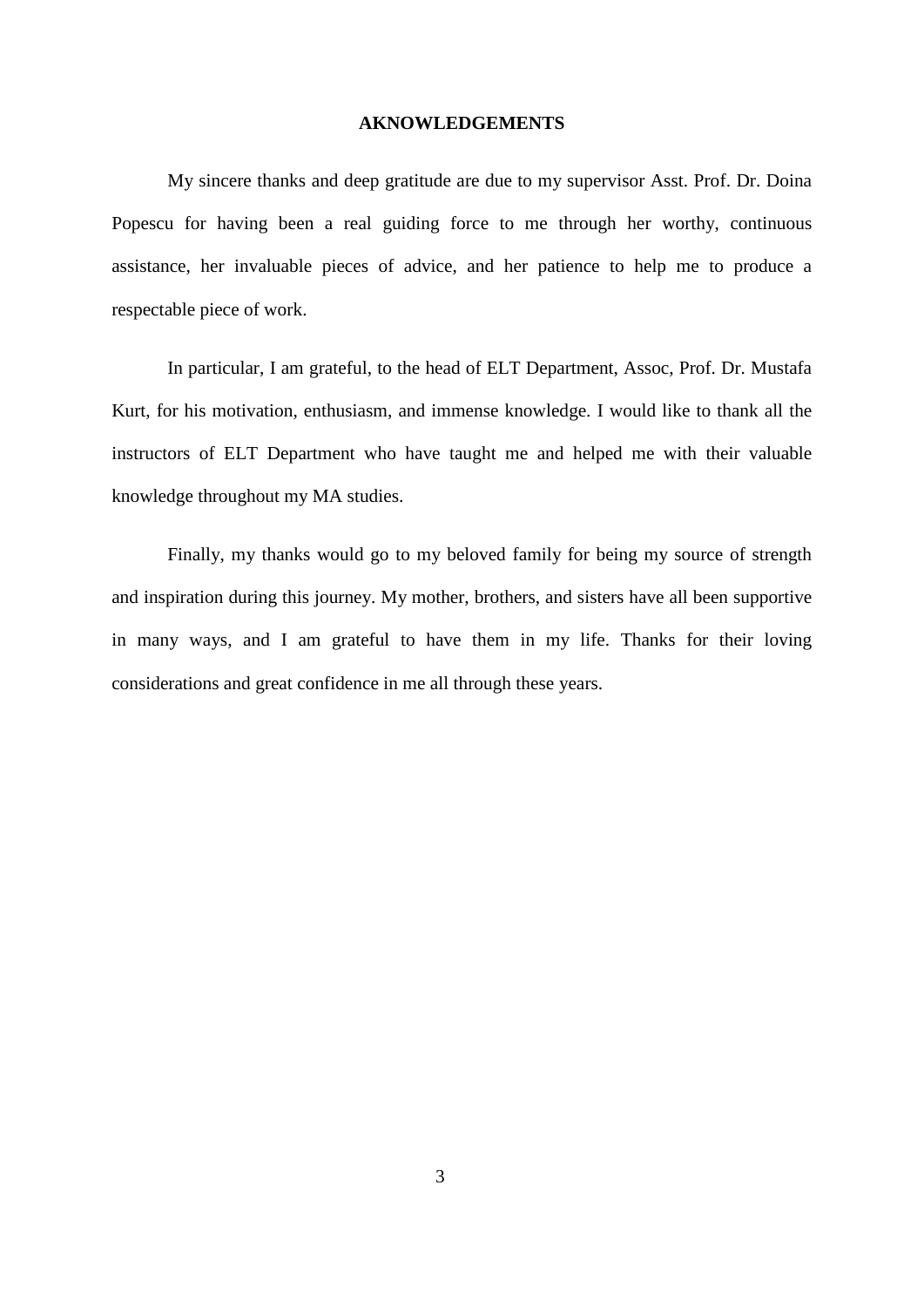#### **ABSTRACT**

# **AN INVESTIGATION INTO THE PROBLEMS ENCOUNTERED BY EFL STUDENTS IN LEARNING ENGLISH SPEAKING SKILLS**

**Salah, Abdullah Khalifa**

### **MA Program in English Language Teaching**

**Supervisor: Asst. Prof. Dr. Doina Popescu**

#### **May 2017**

The current study investigated the problems of EFL students toward learning the English speaking skills. This study aimed at investigating the problems that face EFL students in learning the English speaking skills. Moreover, it is aimed at identifying the problems that face EFL instructors in teaching the English speaking. The study concentrates on three main research questions: what are the problems faced by students in learning the English speaking skills? What are the problems that EFL instructors are confronted with when teaching the English speaking skills? What are the speaking strategies used by the EFL instructors in teaching the English speaking skills? The results of the study revealed that there were a number of hindrances that diminish the learners from mastering the English speaking skill adequately; some of which is related to lack of opportunities to practice using the language either inside or outside the speaking classes. Other encumbrances are expressed in terms of affective problems, and linguistic problems. As for the second and the third research questions of the study, the results clarified that the instructors come across different problems that hinder their way from teaching the English speaking skill appropriately. These problems are expressed in terms of the scarcity of the teaching material inside the college, the large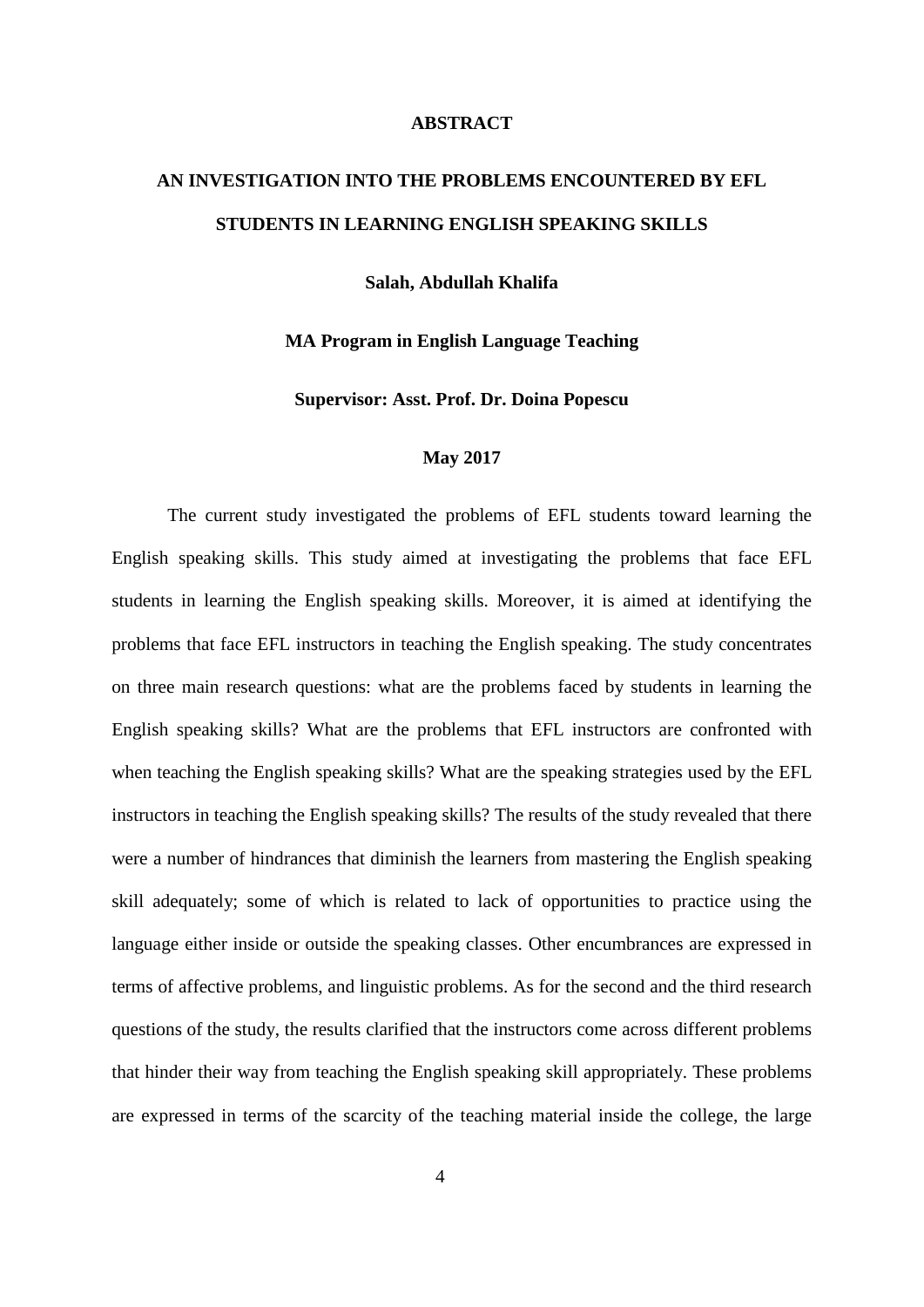number of the students compared with the shortage of time given to the speaking lectures and the learners' low level of proficiency.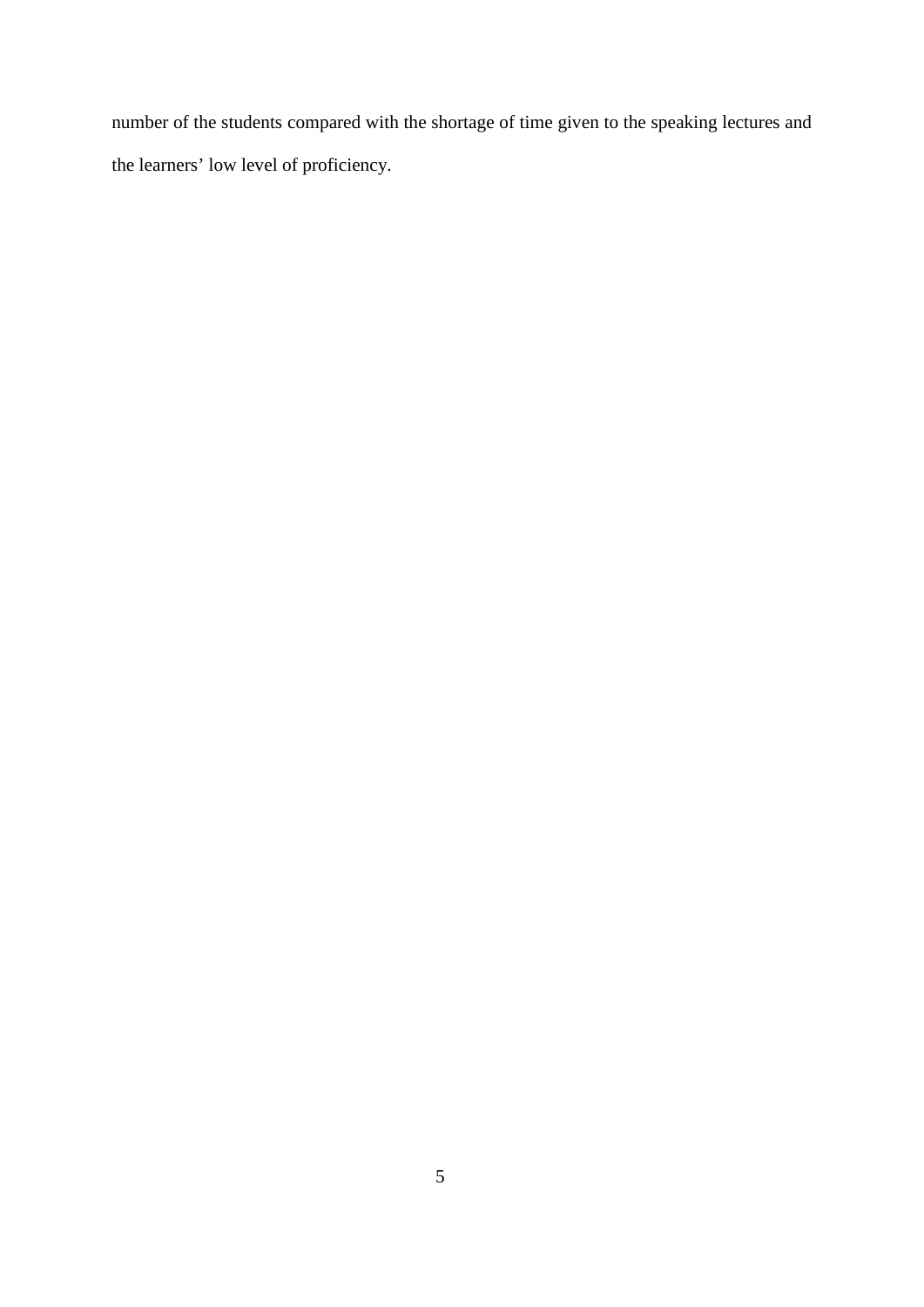# **LIST OF ABBREVIATIONS**

**EFL ………………..** English as a foreign language

- **ESP ………………..** English for specific purposes
- **CLT ………………..** Communicative Language Teaching
- **ESL ………………..** English as a Second Language
- **L2 ………………....** Target Language, 2nd Language
- **L1 ……………..…..** Mother Tongue, 1st Language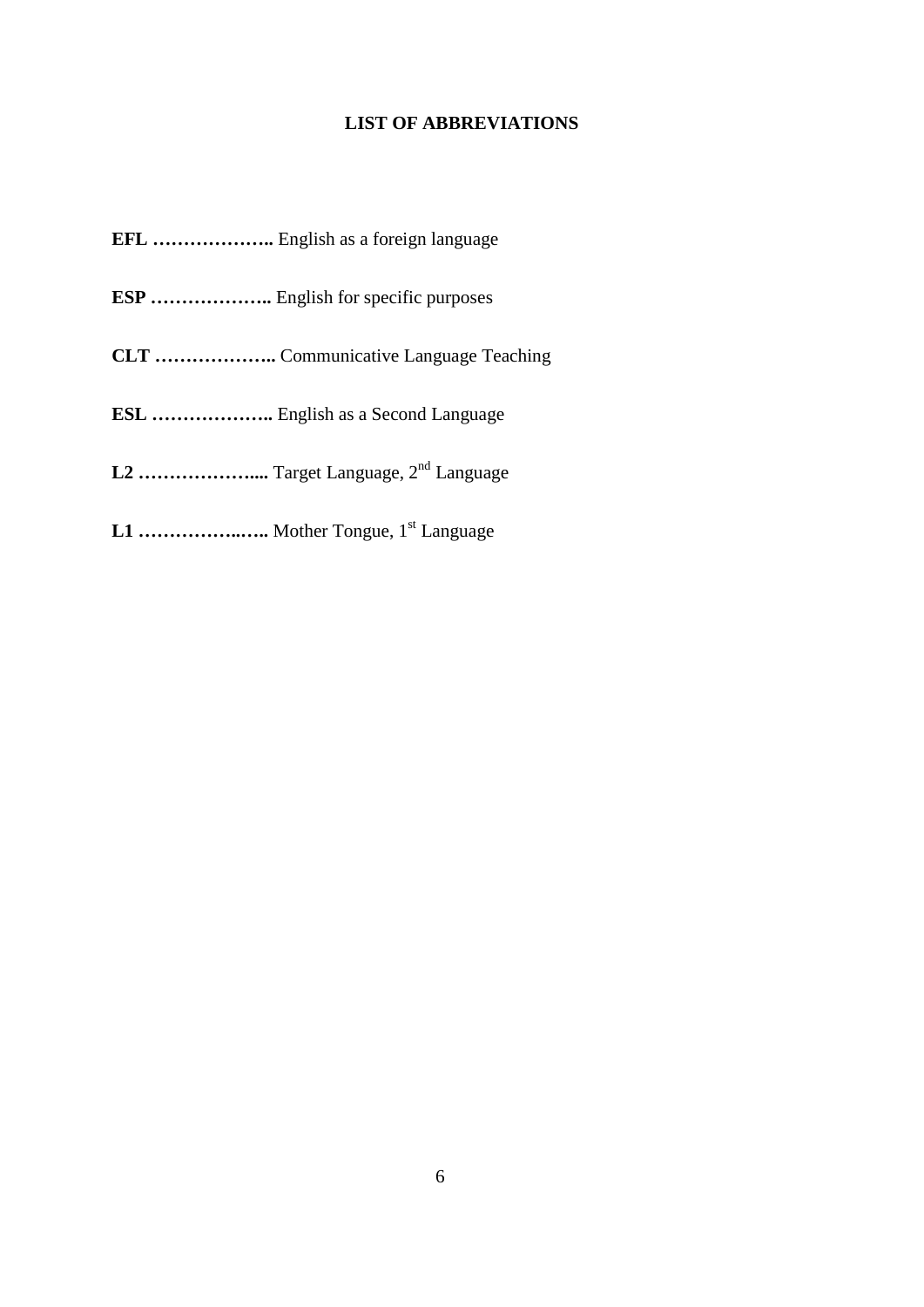# **TABLE OF CONTENTS**

| Problems and Difficulties of Learning the English Speaking Skill18 |  |
|--------------------------------------------------------------------|--|
|                                                                    |  |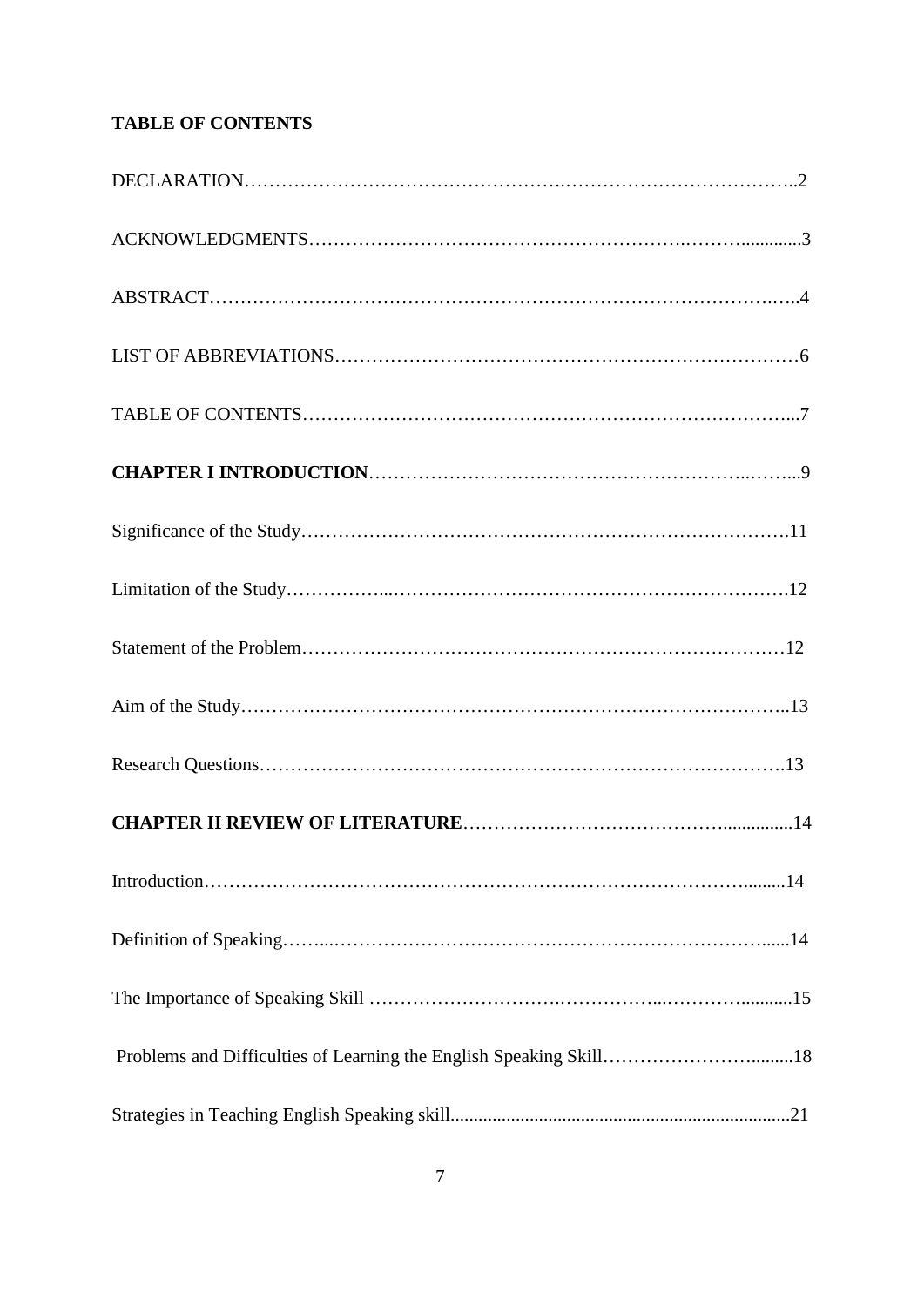| Problems faced by students in learning the English speaking skills 30                |
|--------------------------------------------------------------------------------------|
| Problems that EFL instructors are confronted with when teaching the English speaking |
|                                                                                      |
| Speaking strategies used by the EFL instructors in teaching the English speaking     |
|                                                                                      |
| <b>CHAPTER V CONCLUSION AND RECOMMENDATIONS36</b>                                    |
|                                                                                      |
|                                                                                      |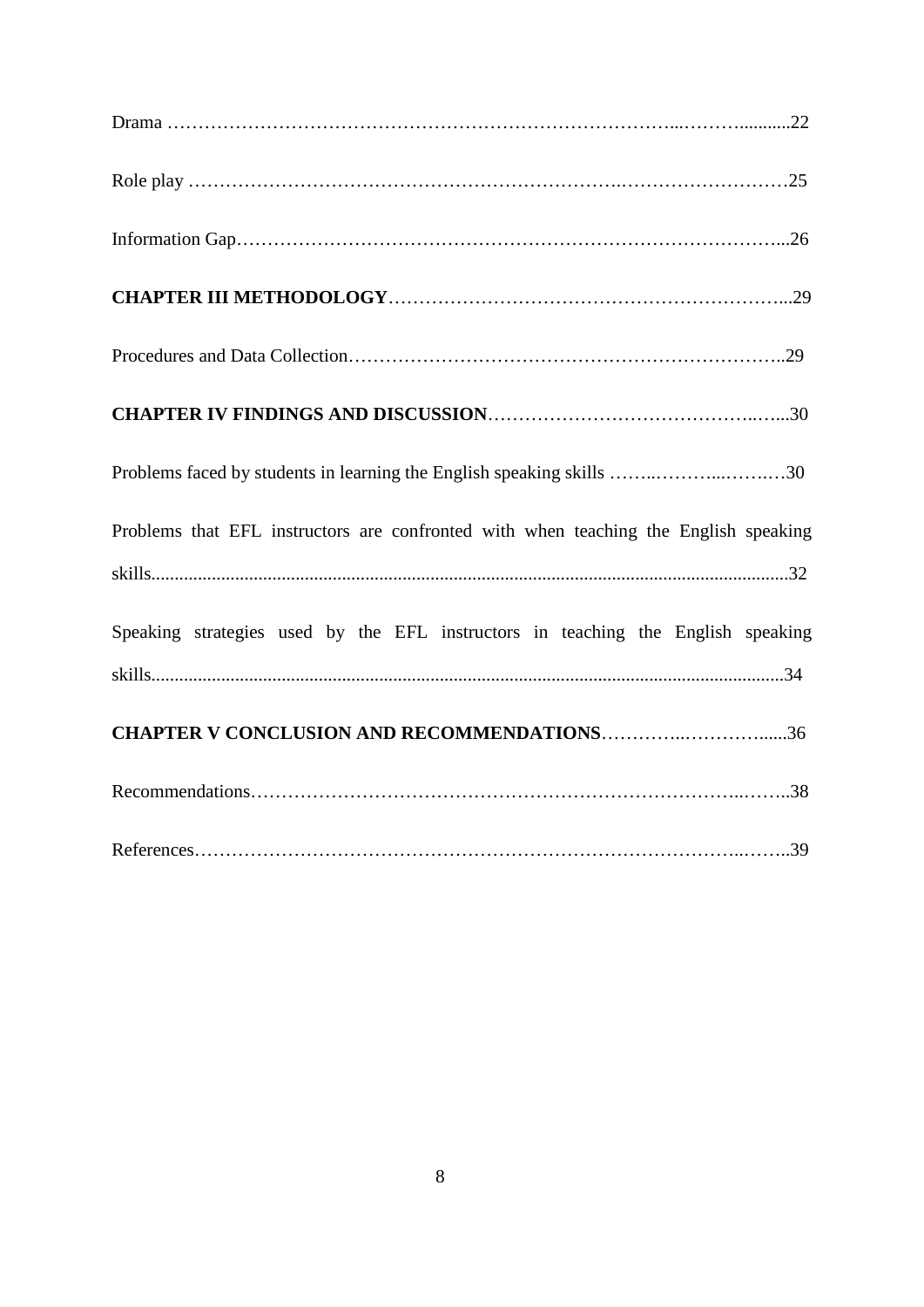#### **Chapter 1**

# **Introduction**

 Based on the history of foreign language teaching and learning speaking has always been considered an essential skill to be mastered compared with the other language skills. In addition, many language learners consider the speaking ability as the measure of knowing a language. In consequence, they define fluency as the ability to converse with others, much more than the ability to read, write, or comprehend oral language. Besides, most of the learners of English as a foreign language (EFL) regard speaking as a paramount skill to be acquired; hence, they evaluate their progress in terms of their accomplishments in this skill. (Ansari, 2012). However, by reviewing the related literature, it is still reasonable to say that the EFL learners in general and the Arab EFL learners in particular face everlasting problems in learning this salient skill effectively such as the lack of vocabulary knowledge, high level of anxiety and lack of self-confidence when speaking.

 Moreover, Ulas (2008) considered speaking as the most common and important mean of providing communication among human beings. Success in life is matched to the language learners' ability to succeed in learning the speaking skills. Therefore, it could be stated here that the effectiveness of the learner's communication is measured by his/her ability to master the speaking skill. Generally, nowadays most schools and universities focus on developing the oral communication skills (listening and speaking) of the students because at a large number of workplaces, employers are looking for applicants who are proficient in English speaking and listening skills. (Kulawanit et al.2005 cited in Janudom & Wasanasomsithi, 2009).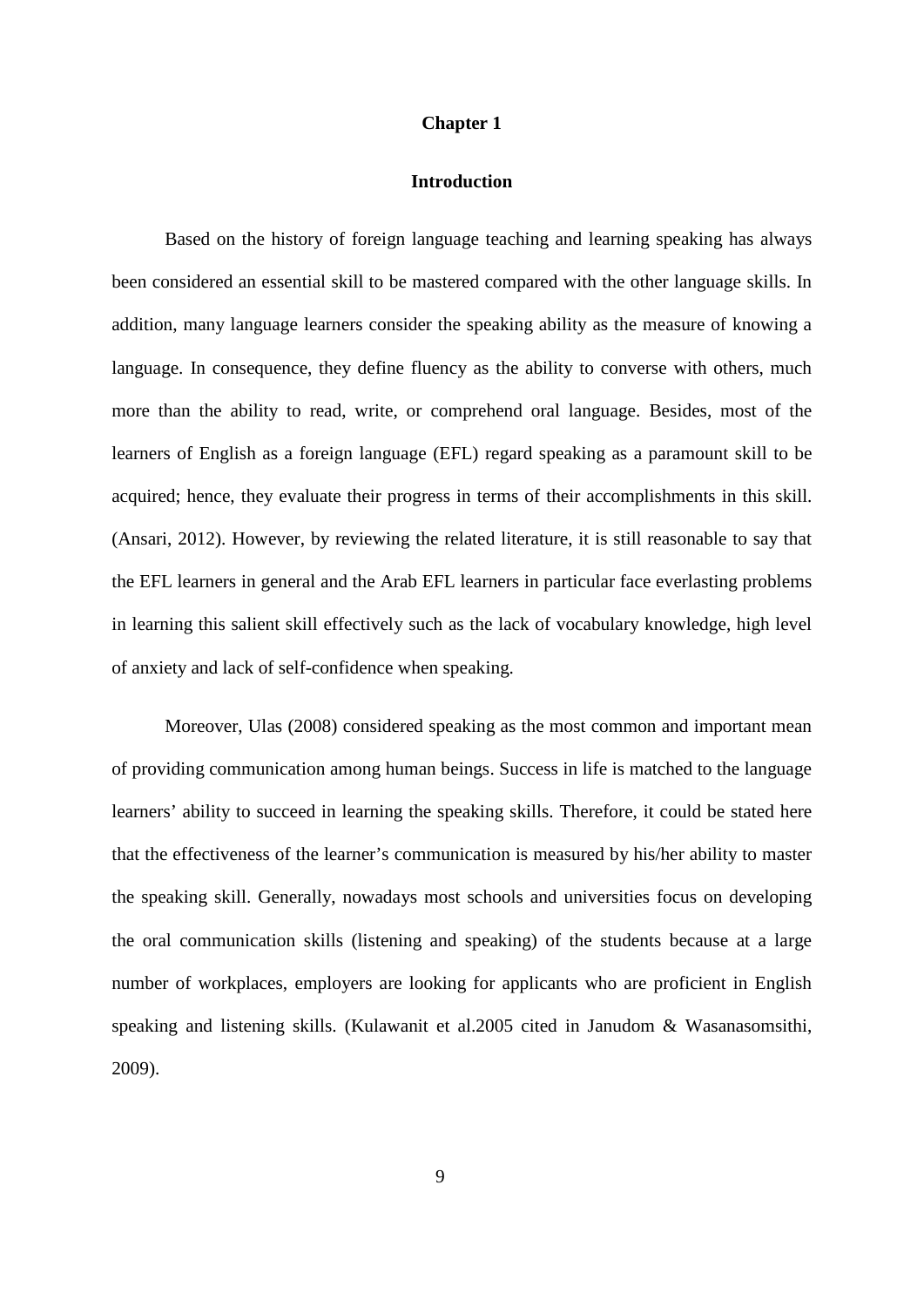Consequently, the aim of the present study is to determine the problems of learning English speaking skills encountered by EFL students at the university of Al-Zawia. Moreover, it seeks to identify the problems that hinder EFL Libyan instructors under investigation from teaching English speaking skill as well as identifying the strategies used by them.

 Shumin, (2002) stated that self-steam, empathy, anxiety and emotions are considered as the affective factors which determine the learner's success or failure in learning a second or foreign language . Shumin also referred to emotional influences that may affect the learners̓ mastering of the English speaking skill; they mainly include apprehension of making errors and lack of motivation. Furthermore, Shumin argues that when learners speak a foreign language in front of native speakers, they feel anxious. They try to avoid committing mistakes that results in being tongue-tied and they find no words to say. Additionally, the learners fail to speak because they always focus on the way by which their listeners judge them. This is supported by Jianing (2007) who accounts for the same matter stating that EFL students seek to avoid the mockery of the others; they try not to speak in front of the class. This way, the learners would not be able to improve or eliminate the feeling of being afraid when they speak English.

 Supporting the above opinion, Tseng (2012) stated that there are many studies that support the idea that language anxiety is considered as the main source of the learners' apprehension of committing errors as well as the negative comments of the learners' peers. Moreover, Tseng concluded that the fear of making mistakes prevents some learners from expressing themselves adequately when they speak in front of the others.

10 As for the strategies that can be used by the teachers when teaching speaking, Ladousse (1987) cited in Afana (2012) stated that role-play has a great impact on students' performance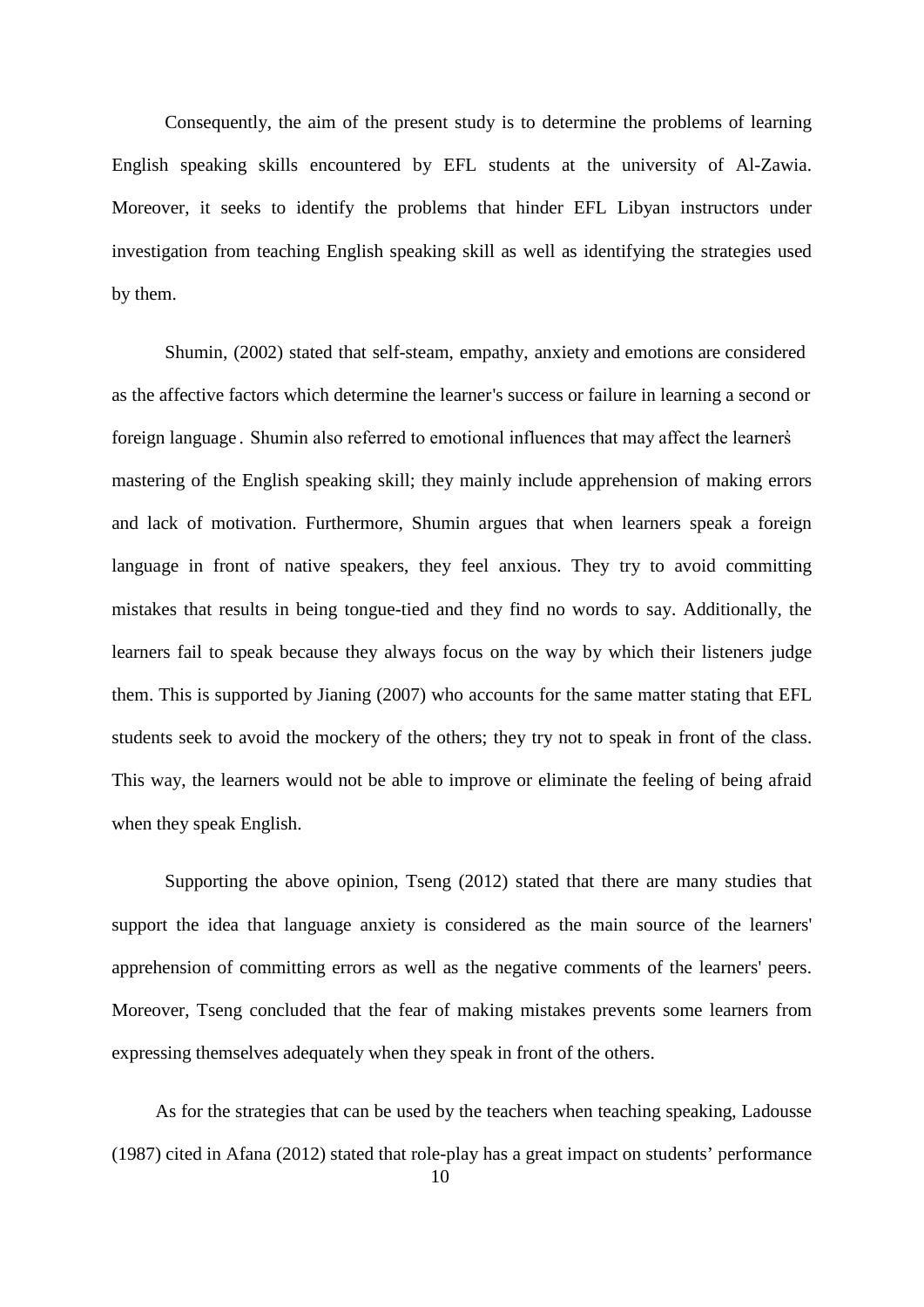which is considered as an educational technique used in teaching language. Using this technique creates a good atmosphere in the classroom and brings entertainments and animation that provoke the creativity of the learners.

Further, role play is defined as a creative, dramatic teaching strategy in which participants are assigned roles to act out in a given situation. It reinforces learners to imagine themselves in real situations; so that it develops learners' thinking of L2 and prepares them to communicate and interact in different social contexts that they may be exposed into their real life (Andryani, 2012).

Another strategy that can be used when teaching speaking is drama. Drama is a kind of activity that is based on the word of "let's pretend"; i.e. it requires learners to imagine themselves in different social contexts with the purpose of developing their communication skills and in order to prepare them for the authentic social interaction. (Susan Holden, 1982 cited in Zyoud, 2011).

Dougill (1987) and Taylor (2000) stated that drama prepares learners to engage in real life situations since it teaches the language depending on creating realistic situations inside the classroom. Additionally, it enables language teachers to teach the language in an active, communicative and contextualized way. Besides, it reinforces the learners' self-confidence and maintains their motivation since it creates a classroom atmosphere that is full of fun and entertainment. Therefore, using drama techniques engage feelings and attention and enrich the learners' experience of using the language. All these views seem to confirm the benefits of drama in the enhancement of students' speaking abilities.

#### **Significance of the study**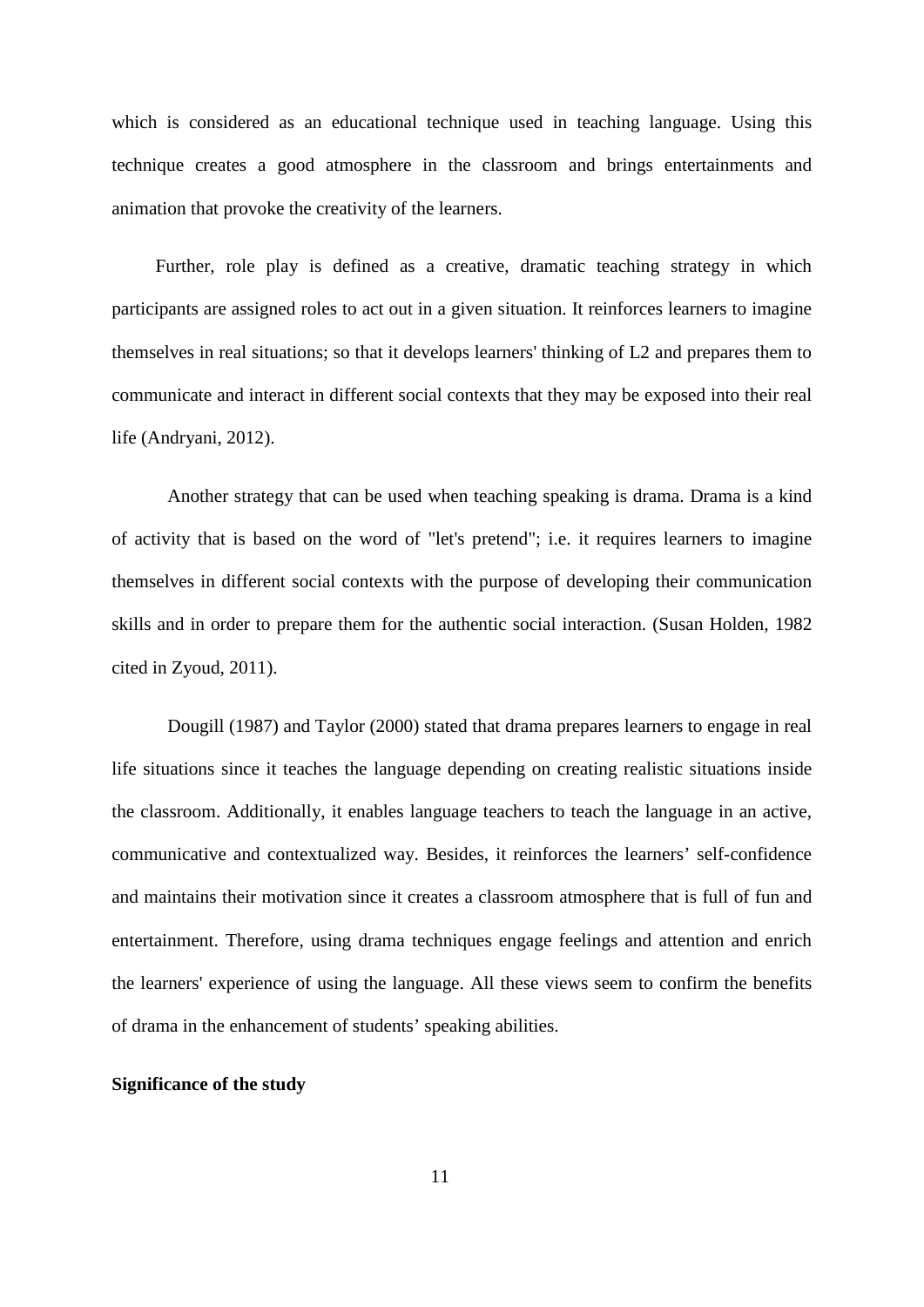The significance of the present study derives from the fact that it seeks to determine the problems and difficulties encountered students when speaking. Moreover, Latha and Ramesh (2012) emphasized the importance and necessity of examining the factors affecting the oral communication and the components underlying speaking proficiency.

#### **Limitation of the study**

As a limitation in this study, I have no data on my study and all the data that I used were second recourses. Moreover, it is worth mentioning that the time period and the small participant size will denote that the findings of this study cannot be generalized. Finally, the psychological impact on the participants is not integrated in the study which is very important in such these studies.

# **Statement of the problem**

 This study will be conducted to explore the perceptions of EFL learners concerning their difficulties in using CLT (communicative language teaching) method and the perceptions of EFL teachers concerning their students' difficulties of using CLT. Considering the significance of CLT method in EFL (English as a foreign language) programs, it is vital to realize and use the most appropriate and effective educational teaching method and providing better materials that facilitate learners' ability to master this particular method.

Johnson (as cited in Basta, 2011) argued that not all the learners have the tendency and willingness to deal with the process of learning via cooperation and through social learning environment based on interaction. The difficulties in using CLT method in EFL classes are not only among secondary and high school students only but also among institutions and colleges? as well. They cannot engage and talk in second language. The reason behind this is perhaps the fact that the teaching method in Iraq heavily relies on old and classical methods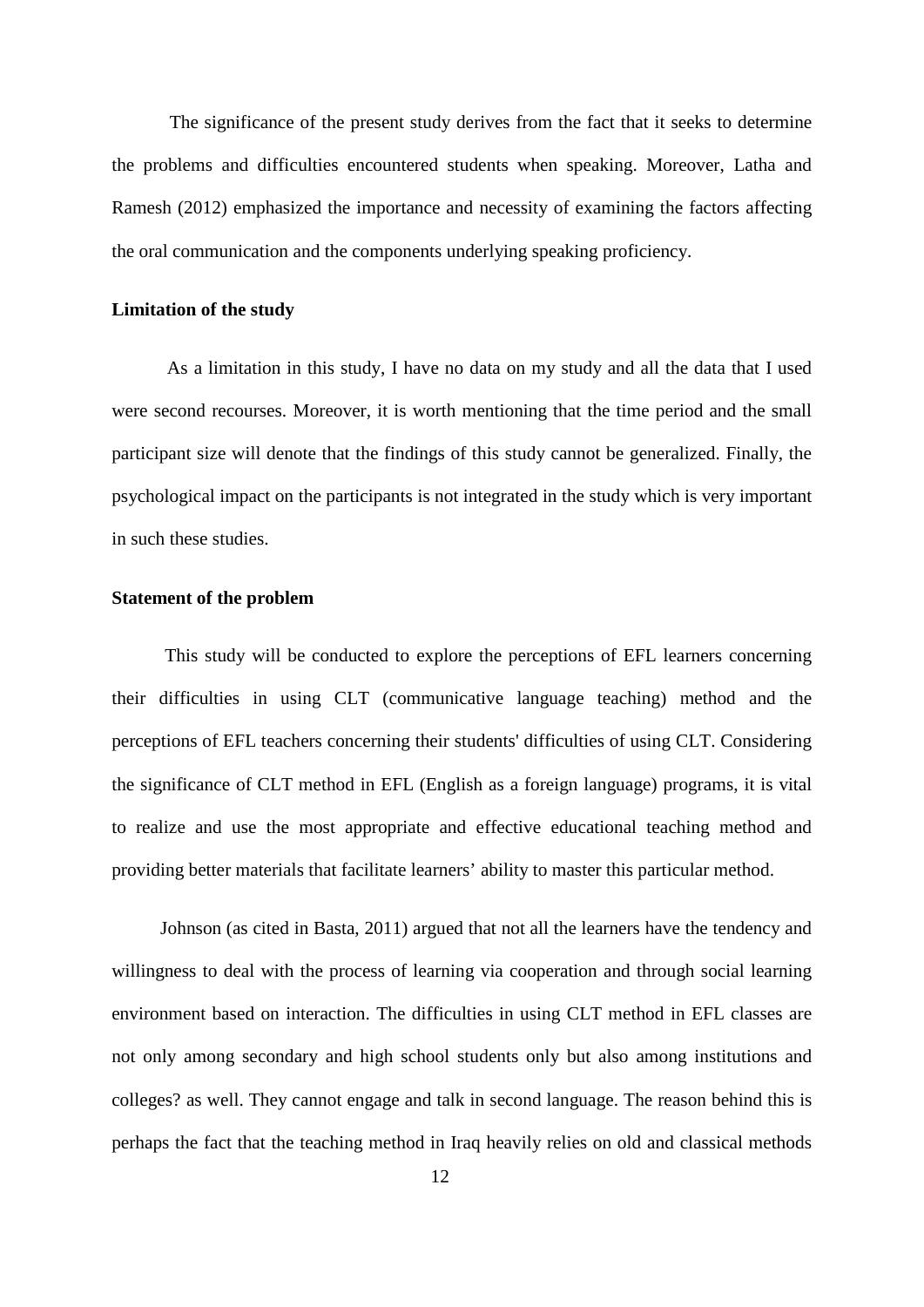instead of focusing on language use and functions to develop student's elements? to engage with each others in the environment. There is a lack of chance for students to practice their amount of knowledge that is learnt in class and outside the classroom. Ahmed and Rao (2013) stated that the differences between ESL and EFL are one of the factors that lead to bias in adopting the CLT approach in non native environment.

# **Aim of the study**

The purpose of this study is to identify the problems faced by students when learning English speaking skills as well as EFL instructors' problems.

# **Research Questions**

1. What are the problems faced by students in learning the English speaking skills?

2. What are the problems that EFL instructors are confronted with when teaching the English speaking skills?

3. What are the speaking strategies used by the EFL instructors in teaching the English speaking skills?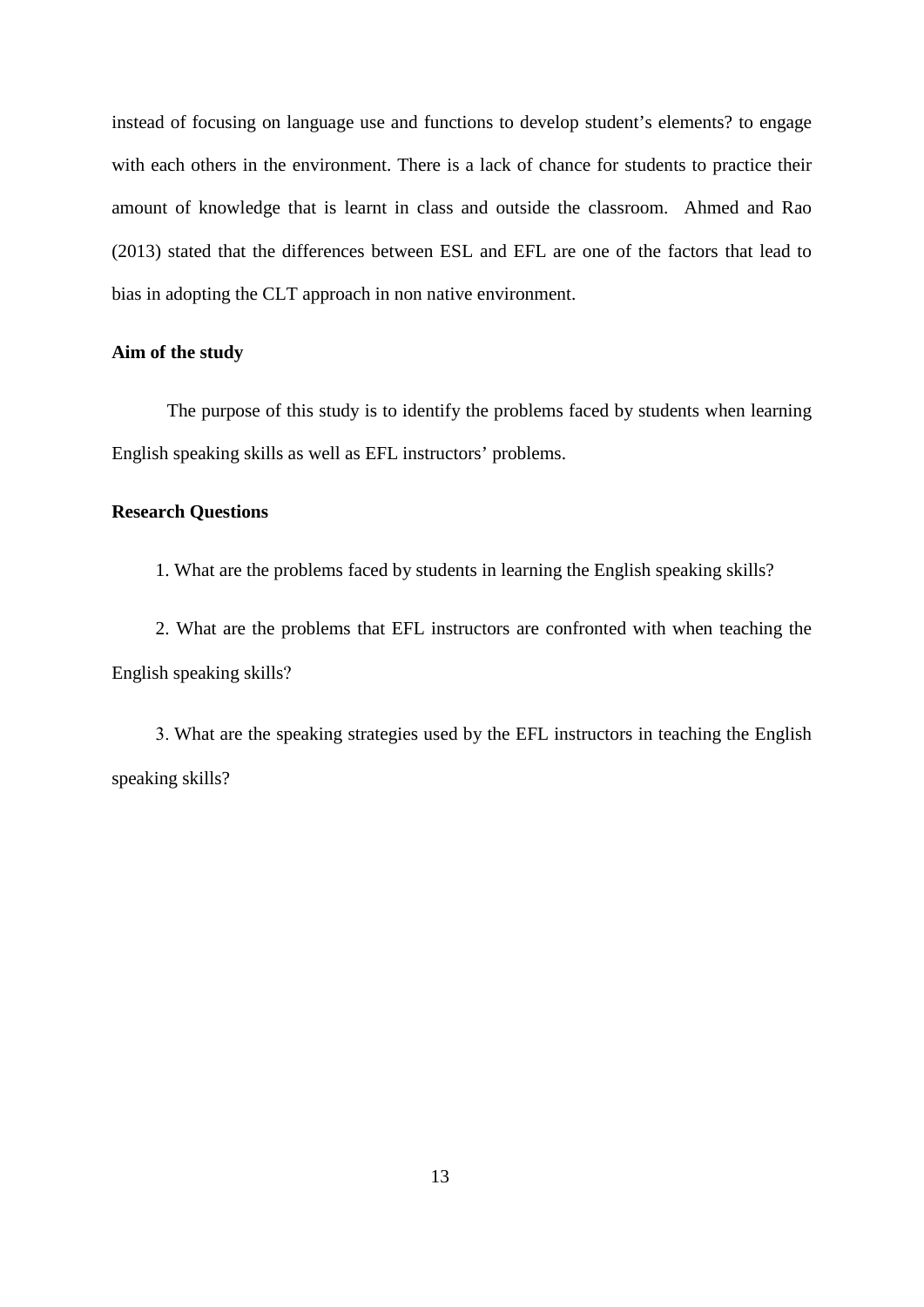## **Chapter II**

# **Literature Review**

#### **Introduction**

This chapter presents a review of the related literature concerning the English speaking skills. It includes definitions, importance, problems and difficulties that EFL learners face; and then it concludes with some of the useful strategies of teaching the English speaking skill.

# **Definition of speaking**

Speaking is defined as the process in which a speaker interacts with other people to convey his/her thoughts, attitudes or points of view towards certain issues. Therefore, speaking is considered as one of the essential language skills in which the speakers are required to improve certain elements including the communicative competence, pronunciation (i.e. intonation, stress, and pitch), grammar, vocabulary, fluency, accuracy, comprehension and gesture in order to be considered as successful communicators. (Khamkhien, 2010; Jondeya, 2011).

Thornbury and Slade (2006, p. 5) define speaking as a multifaceted construct; they further indicate that speaking is a complex skill since it is widely spread in our daily language usage. Moreover, Bashir et al., 2011 defined speaking as a productive skill which is very complicated when compared with other skills. They go on saying that it is a process where the speaker seeks to covey the intended message orally, through the words of mouth and it is not only uttering words through mouth (as cited in Afana, 2012).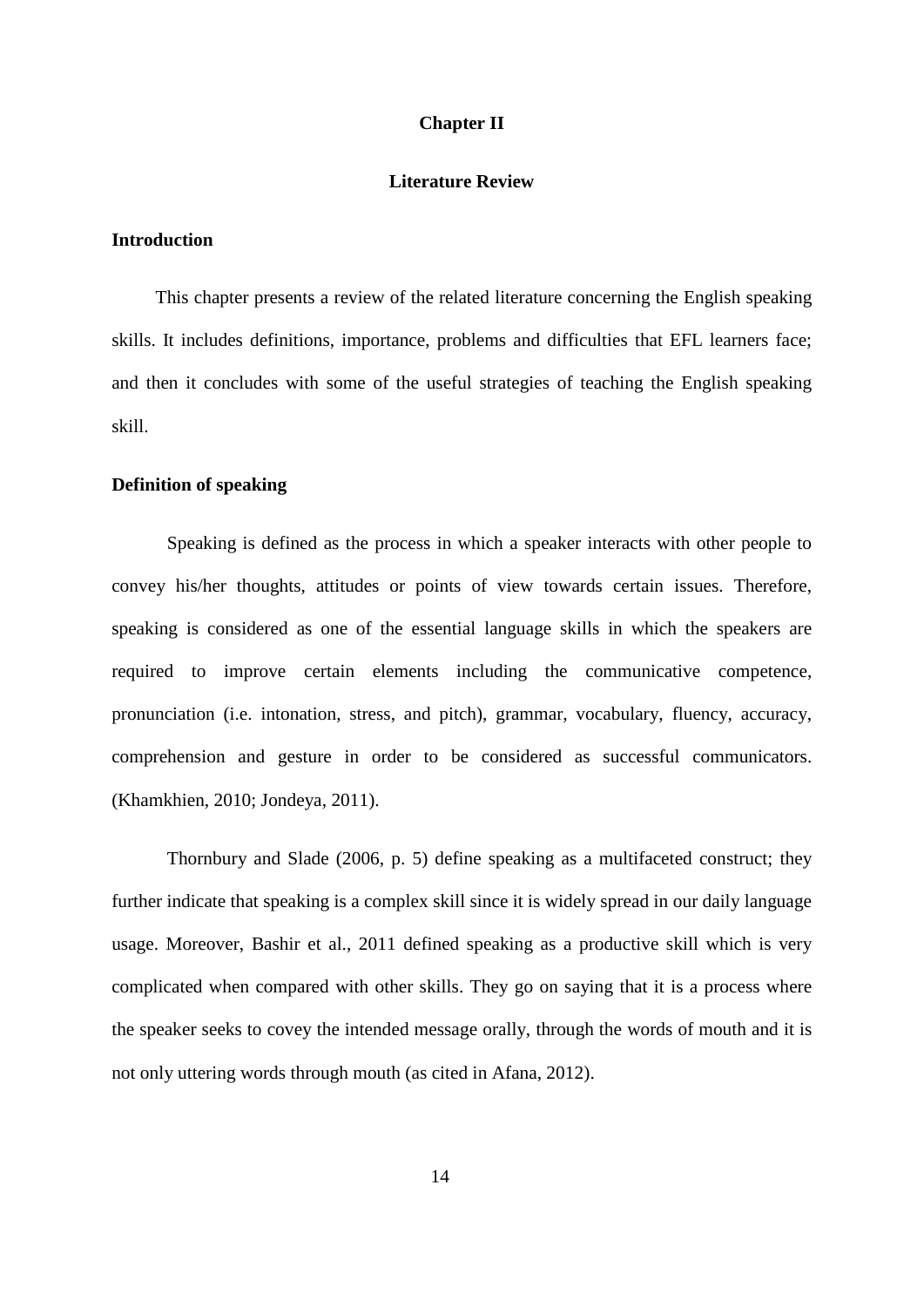Jondeya (2011) states that speaking is more than using the right sounds in the right patterns of rhythm and intonation, but also includes choosing the right words and inflections in the right order to convey the intended message.

In the same context, Channey (1998) cited in Rahimy and Safarpour (2012) and Afana (2012) describes speaking as a social activity or it is the process of building and sharing meaning through the use of verbal and non-verbal symbols, in a variety of contexts. According to them, it encompasses communication, functional, interaction and message strategy and receptive and evaluative skills. These skills involve the speakers' ability to converse in the target language in order to communicate with others and it includes accuracy, fluency and comprehensibility.

Briefly, AqlistyNia (2011) limited the speaking skill to three interactive social processes that are used to construct meaning; they are producing, receiving, and processing information.

Based on the previous definitions, the researcher could define the speaking skill as the process of sharing other people's knowledge, interests, attitudes, opinions or ideas and having the ability to speak a language with high accuracy, fluency besides comprehending the spoken language used by others which are the important aspects of the process of speaking.

Based on what has concisely been stated, speaking is considered as the most significant skill because it shows the ability of a speaker in conversing and communicating with others using the target language.

## **The importance of speaking skill**

15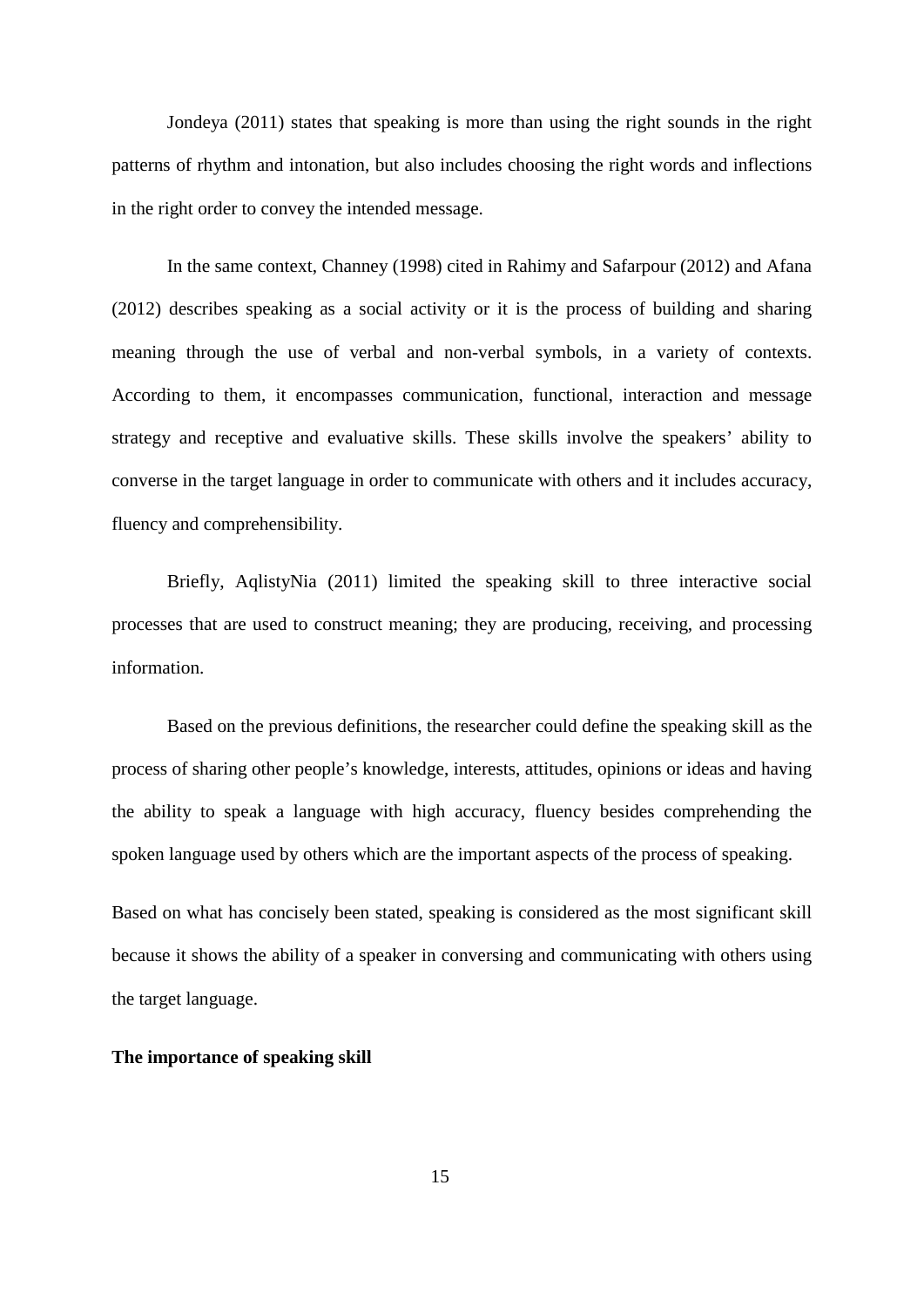Speaking is considered as the most important skill that many language learners would like to master. Therefore, many EFL teachers aim to enable their students to communicate in English naturally. In order to do this, teachers are required to provide their students with satisfactory input to be proficient speakers of English. However, some other EFL teachers consider teaching speaking as a waste of time. Additionally, they do not use exciting activities to practice speaking which results in bad performance. This result was proved by Chi (2011) who conducted a project with the purpose of offering some guidance to enhance students' practice of speaking skills. The guidance was a lesson from a small-scale project applied to first and second-year students at NhaTrang Teachers Training College during the academic years 2009-2010 and 2010-2011. In his project, the teacher was asked to direct the students, evaluate their abilities, form and reform groups, identify common mistakes students made, choose or design speaking activities and communicative games, collect frequent feedback from students, and make timely adjustments as needed, whereas the students were engaged in identifying their own problems, setting their goals for practice, and working in groups.

Similarly, Nazara (2011) conducted a study to investigate the perceptions of the students of the English Teaching Study Program of FKIP-UKI Jakarta on their English speaking skill development. To achieve this purpose Nazara used two methods of data collection which were a questionnaire and a focused semi structured interview. The data was collected during the academic year 2010/2011. The respondents were 40 students randomly selected from the fifth and the seventh semester students. The results of his study revealed that all of his respondents viewed speaking as an important skill and they were willing to deal with the necessities to master it. Thus, Nazara realized that along the history of foreign language teaching and learning, speaking has always occupied the fundamental purpose for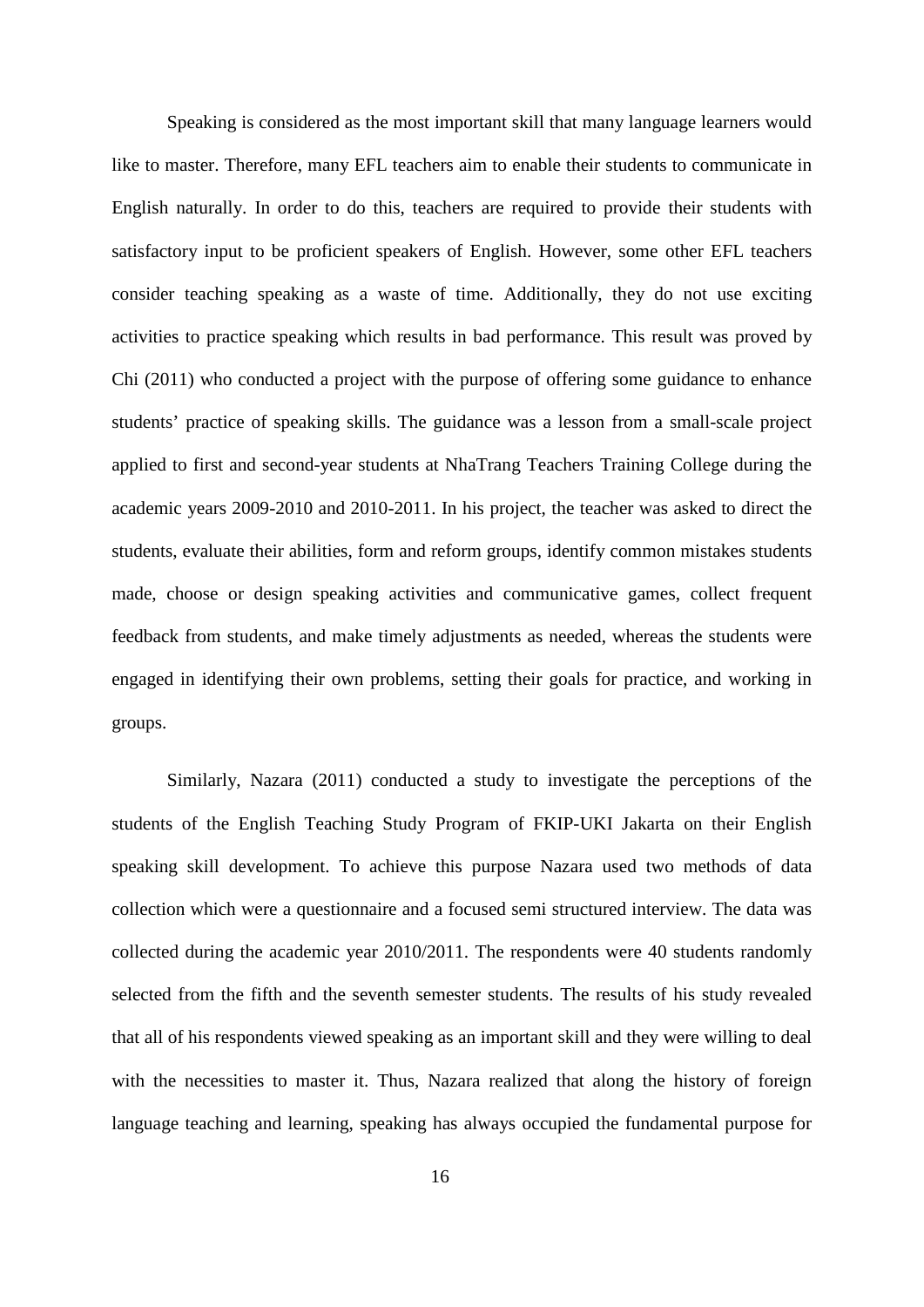many language teachers and learners to be accomplished. Clear evidence is that the main topic of most of language teaching researches and conferences is approaches and methods for teaching speaking. Additionally, it has been observed during the last recent years that many of audios, videos and English course books that focus on enabling the EFL learners to master the speaking skill are continuously published.

At present, it is noticed that the majority of language learners learn English to be able to communicate due to the strong position of English that became a language for international communication, which is considered as a target to get better jobs and to be able to work in multinational companies. (Crystal, 1997)

Khamkhien (2010) supported the above opinion by saying that speaking is the most important skill of all the four language skills. It shows the learners' actual ability in using the language. In addition, he stated that mastering the English speaking skill has become an essential demand in every country, because in the world of globalization era, English has increasingly become the medium in every domain of communication, both in local and global contexts. Thus, teaching and learning English should be for communicative purposes in order to meet the demands of global economics and to cope with the growing local, national and international demands for English skills.

Another importance is highlighted by Ur (1996) who described the importance of the speaking skill by saying that people who know a language are called speakers of that language which reflects the involvement of all other kinds of knowing in the speaking skill.

Ur (ibid) confirmed that speaking mastery illustrates that the speaker possesses precise knowledge of language. For more clarification, Janudom and Wasanasomsithi (2009) stated that language is not only taught and learned, but it is so intertwined with our daily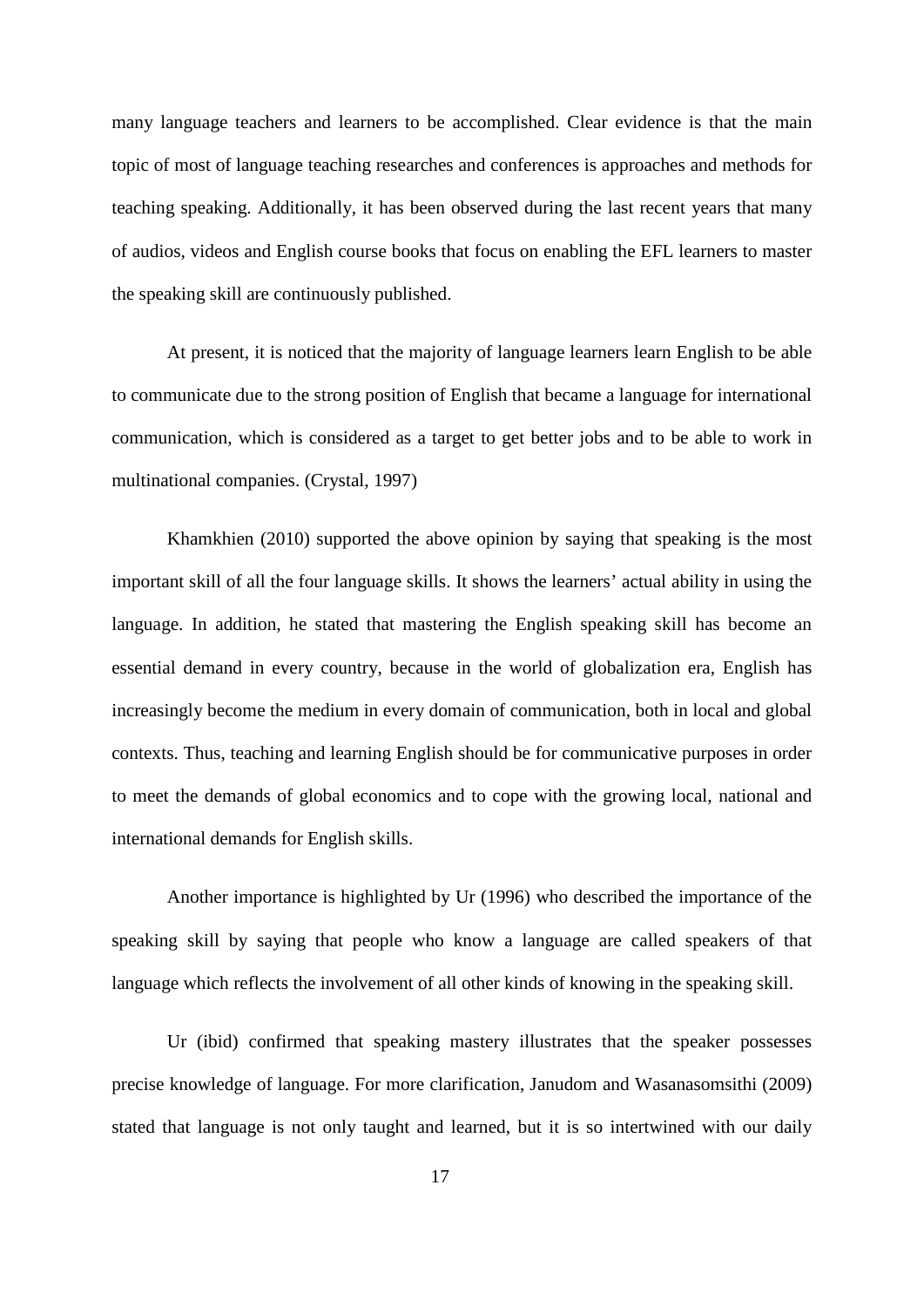interactions; therefore, learners are required to master the English speaking skill because people measure the mastery of the language in terms of the speaker's ability to speak fluently. Besides, Lawtie (2004) asserted that the success of learning is measured by the learner's accomplishments in the English speaking skill i.e. the learner's ability to start a conversation in the target language. This could be supported by Rahimy and Safarpour (2012) who mentioned that many language learners described the development of the conversational competence as their urgent objective when answering needs analysis survey.

Putting this in mind, in foreign language teaching and learning, the speaking skill is considered as the most essential skill for its distinguishing role in communication. Besides, it is the most difficult skill, (Aungwatanakun, 1994 cited in Oradee, 2012).

## **Problems and difficulties of learning the English speaking skill**

It has been asserted several times that there are factors that impede learning and developing the English speaking skill of the Arab EFL learners. For example, Ansari (2012) mentioned the problems that hinder Umm-Al Quara University learners from mastering the English language in Saudi Arabia where English is used as a foreign language. He attributed the difficulties faced by his subjects to both 'social' and 'cultural' backgrounds of the students. He described the insufficient knowledge, 'even basic', of English of the learners, in spite of being taught English in schools, as the most important reason that hinders learning the English speaking skill.

Similarly, Oradee (2012) conducted a study with the purpose of investigating the effect of teaching the English speaking skill using three communicative activities (Discussion, Problem-Solving, and Role- Playing) and identifying the students' attitude towards learning English speaking skill using the mentioned activities. The sample group of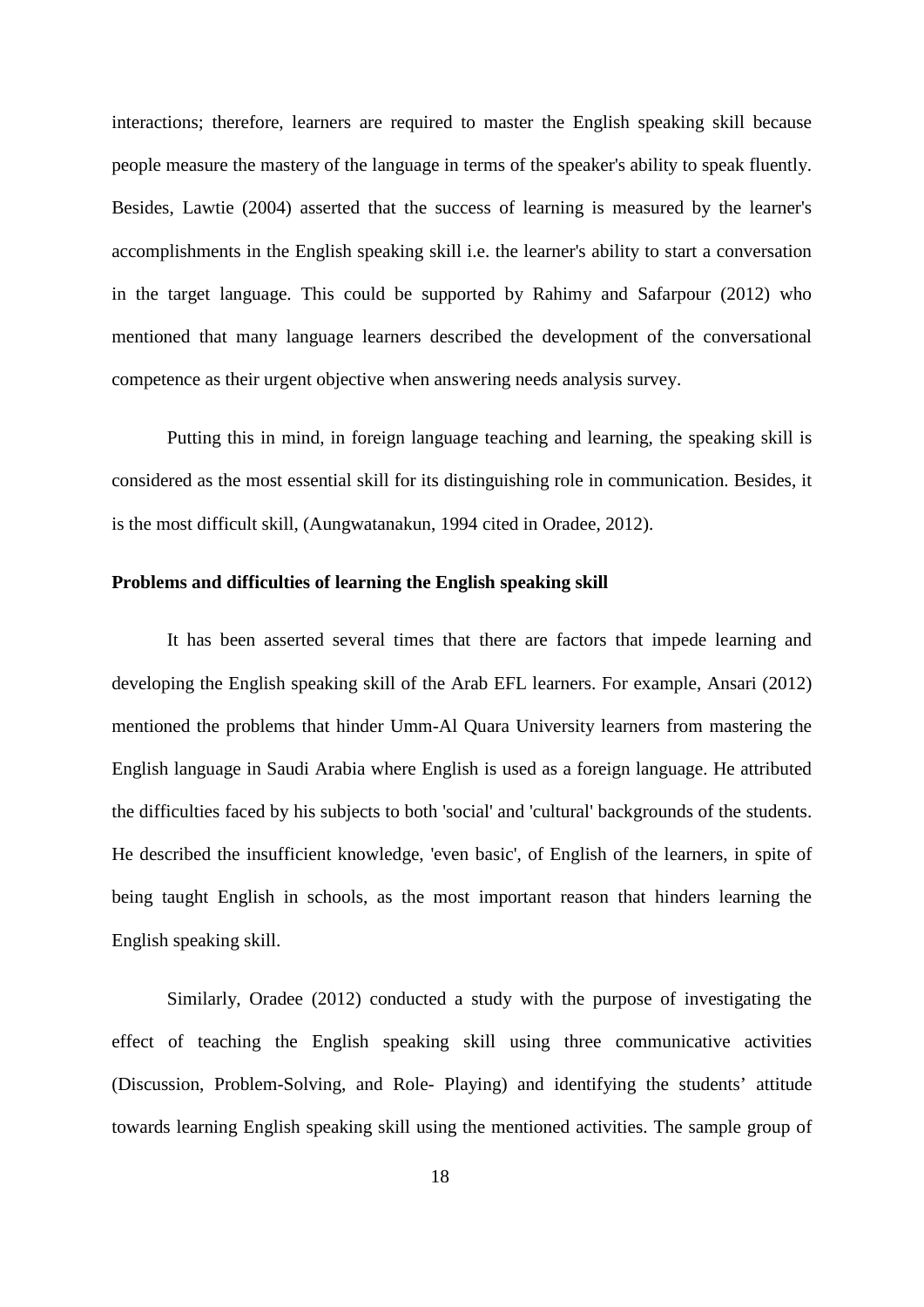his study consisted of 49 students at a secondary school in UdonThani, Thailand, where English is taught as a foreign language. The design of his research was mixed method design (i.e. qualitative and quantitative). The research instruments were 8 lesson plans, an English speaking ability test and an attitude questionnaire. Oradee attributed the difficulties facing EFL learners when speaking to their lack of exposure to authentic English language environments where they can communicate and practice their language. He further stated that the learners' lack of exposure to the cultures of the native English speakers as another obstacle to learning the English speaking skill.

What is more, Masda (2012) conducted a qualitative research with the purpose of motivating students' speaking skill through simulation in English for specific purposes (ESP) at University of Technology, Thailand. He employed two data collection methods: classroom observation and questionnaire. Although his methods of data collection and the subjects under investigation were different from those used by Oradee (2012), he also found out similar results as he attributed the problems that face many language teachers when they teach speaking to the fact that most of the students are not enthusiastic to speak due to their lack of vocabulary. This lack, according to him, results in lack of confidence to speak in front of the class.

The same results have been found in the Arabic context by Rababah (2003) who conducted a research with the purpose of presenting the communication problems of Arab university students majoring in English. The researcher noted that his subjects often have lack of some vocabulary or language items that they need to get their meaning across, especially, when they are engaged in authentic situations.

In addition, Biyaem (1997) cited in Somdee & Suppasetseree (2012) described the effect of the students' mother tongue as another obstacle that hinders the students from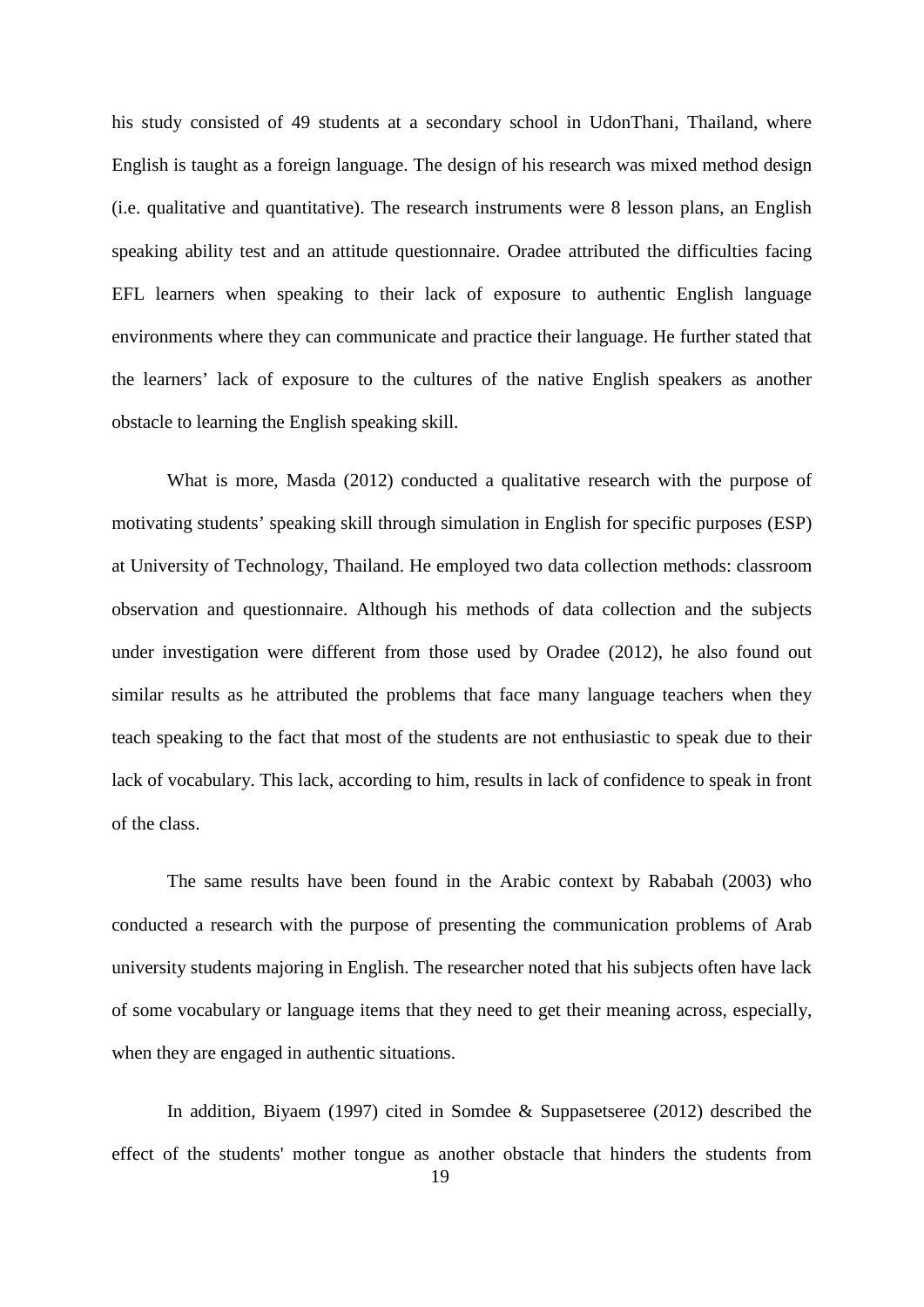speaking to their instructors. She confirmed that most of EFL learners are not fluent enough because they have no opportunity to use English in their daily lives.

Some empirical studies such as Gan, (2012), Latha and Ramesh, (2012) and Aljumah, (2011) have examined ESL and EFL university students' concerns and difficulties that they face while participating in oral classroom activities. They reported different factors that affect the learners' speaking skill; these factors are learner inhibition, lack of subject matter, lack of proper vocabulary, lack of confidence and lack of motivation.

In his study on the EFL Indonesian students at State Islamic University Jakarta, Astuti (2011) investigated the factors behind the lack of the English speaking performance in spite of having good English competence (Grammar and vocabulary). In his case study, the researcher used two questionnaires to collect the required data , one questionnaire included the internal factors (such as English competence, motivation, anxiety, confidence), and the other one included external factors such as the environment. He concluded that the EFL learners are taught English using the grammar translation method in which the teaching process focuses on teaching the English grammar dominantly. Besides, their teachers concentrate on answering the reading passages grammatically correct. Therefore, the learners consider leaning English as a step to pass their English exams and score high marks instead of improving the speaking skills. As a result, most of them feel bashful, insecure and anxious to speak in English and they worry to make mistakes in speaking though they know the English Grammar and vocabulary.

Moreover, Khamkhien (2010) attributed the learners' inability to master the English speaking and listening skills to the fact that most of the teachers who teach English are not native speakers of English. Consequently, the language used is not natural which in consequence generates failure of real interaction in the language classroom. What is more,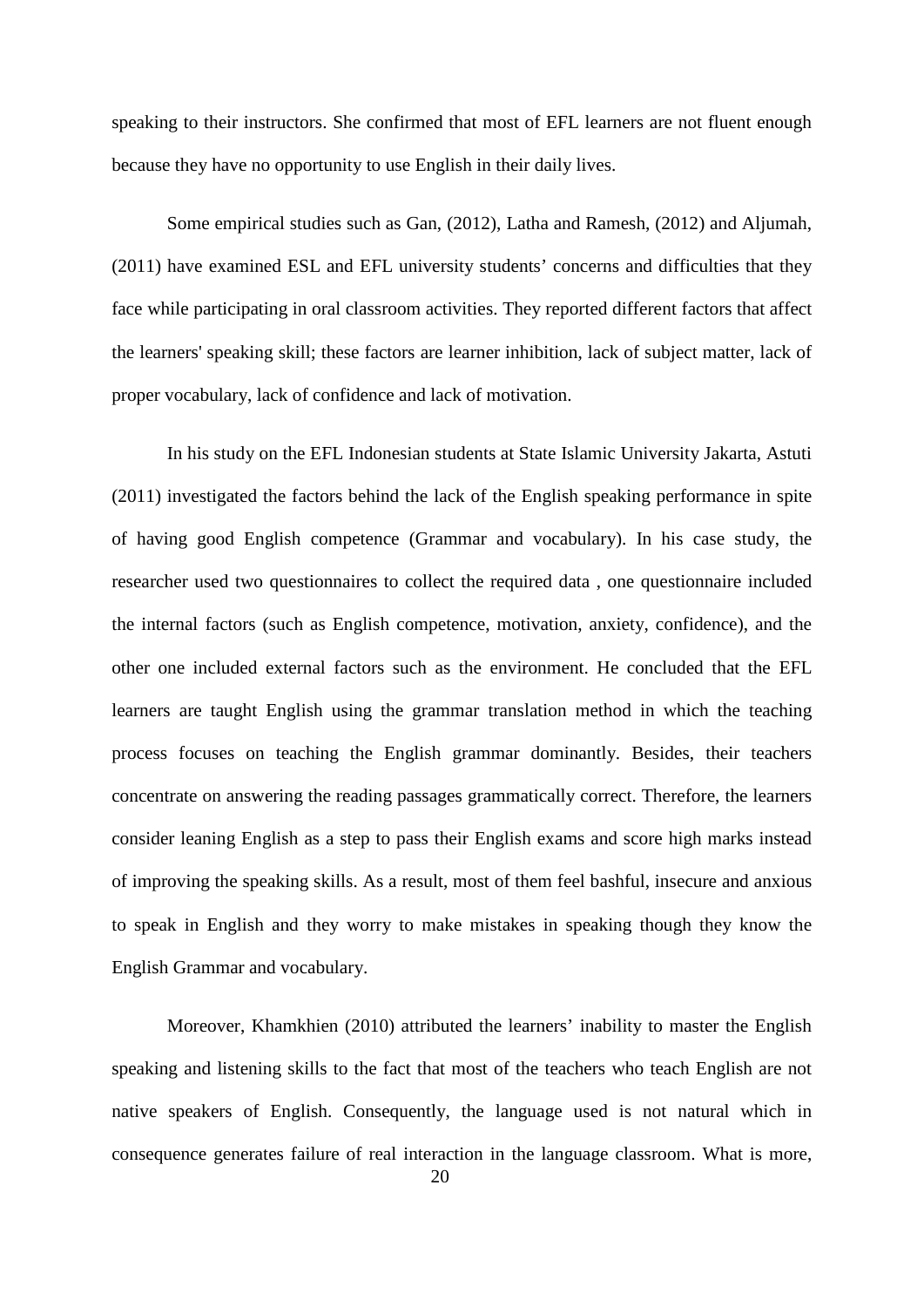Kanoksilapatham (2007) cited in Khamkhien (2010) mentioned that most of EFL teachers have lack of knowledge of designing speaking activities during practice as they are not familiar with the aural-oral method of communicative language teaching (CLT). For this reason, they find difficulties in selecting materials and activities that would match the learners' speaking ability and content.

Another problem was found out by Soureshjani and Riahipour (2012) who studied the perspectives of two groups who are basically involved in the teaching and learning processes namely, language teachers and learners at Islamic Azad University in Iranian context where English is used as a foreign language like many Arab countries. The study was with the purpose of exploring their views about the factors which may negatively affect the speaking performance of language learners. They acknowledged that lack of facilities and the use of inappropriate equipment and materials such as CDs, DVDs inside the classroom are considered as one of the factors that frustrate the students to learn the English speaking skill. In other words, when the materials and equipment used in classes are not related to the intended context such as the students' needs, the topic to be taught and learned, etc. students may feel that they are wasting their time. Therefore, it is important for EFL teachers to focus on the above mentioned factors to motivate their students to speak much more effectively.

# **Strategies in teaching English speaking skill**

It has been approved by some researchers such as (Graves, 2008; Rahimy and Safarpour, 2012, and Nadeem 2013) that EFL instructors should encourage their students to speak in the classroom, especially, if the language is taught in a foreign language context where students do not have opportunity to speak in English; such as in Libya, where the English language is a foreign language.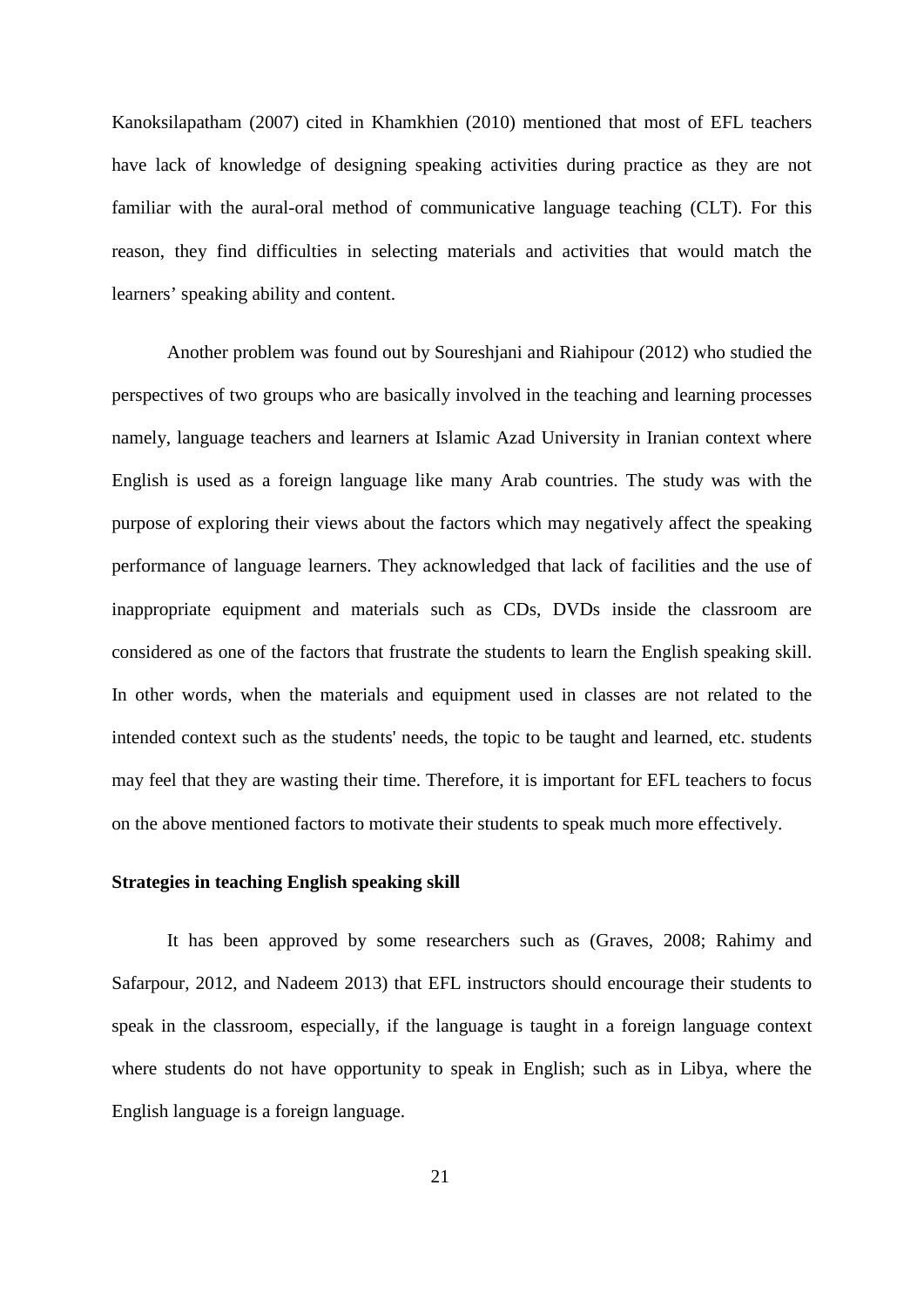Sachar (2006 cited in Afana 2012:15) defines strategy or technique saying that it is an indicator of the way in which time, space and presence can interact and probably be formed in order to create different kinds of meanings in drama.

By reviewing the related literature, the researcher observed some of the effective strategies and different activities that might help EFL instructors in teaching English speaking. They are as follows:

# **drama**

In a pioneering point of view, (Asher 1982; Solé 1987) cited in Afana (2012: 65) shed light on teaching by means of drama techniques. They affirmed that language learning happens in a particular sequence. This sequence starts with silent period and moves towards understanding and finally speaking. Therefore, any foreign language teaching strategy should develop comprehension before making the student speak. Solé (1987) determines that comprehension should be developed through body movements and hours of exposure to the target language. Thus, following this idea, the starting point of any adequate instruction of EFL instruction should focus on creating the feeling of reality through a drama technique and a mood of relaxation.

Drama is a kind of activity that is based on the word of "let's pretend"; i.e. it requires learners to imagine themselves in different social contexts with the purpose of developing their communication skills and in order to prepare them for the authentic social interaction. (Susan Holden, 1982 cited in Zyoud, 2011).

Many researchers acknowledged the benefits of drama techniques in developing the speaking skill; these techniques play an important role in enhancing students' speaking skill since they actively involve learners in the learning process. This activity is communicative as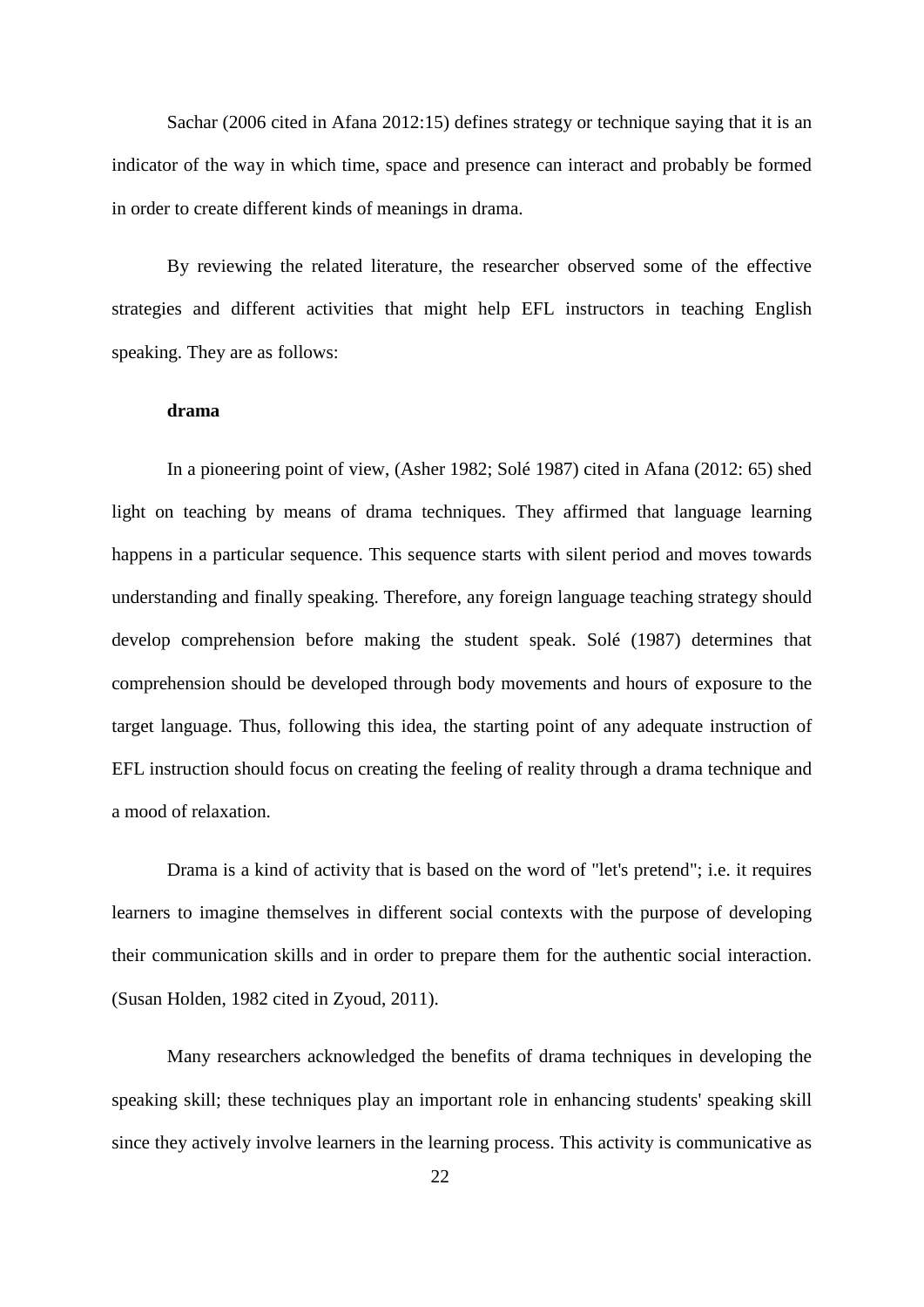it encourages learners to communicate using the target language in real life situations. (Morrow, 1981 cited by Sam, 1990)

Another study conducted by Afana (2012) on Palestinian students investigates the impact of using educational drama intervention. The study sought to determine the extent to which educational drama intervention creates opportunities for students to promote their speaking skills. The intervention was designed to maximize speaking skills by employing three strategies of educational drama; they are role play, simulation and hot seating. In order to answer the research questions of the study, Afana adopted an experimental approach. The sample of the study consisted of 60 female students who were divided into two groups. The first group represented the controlled group of 30 students; whereas the second group represented the experimental one of 30 students. It is worth mentioning that she supports the view that learning language through drama develops the learners' speaking skill. She stated that learning depends on a play so that the learners will be encouraged to listen and read their lines, then repeat them more and more until they become memorable which, in turn, increases their fluency. Additionally, Makita (1995 cited in zyoud 2011) pointed out that one of the most beneficial features of the dramatic and role-playing activities is that it enables the instructors to create pleasurable classroom environment that stimulates the learners to partake actively in the learning process and encourages them to learn the target language which results in developing the speaking skill.

Reeve (2006 cited in Afana 2012: 62) claims that drama is a process for engaging in learning both emotionally and cognitively. He said "When engagement is characterized by the full range of on-task behavior, positive emotion, invested cognition, and personal voice, it functions as the engine for learning and development".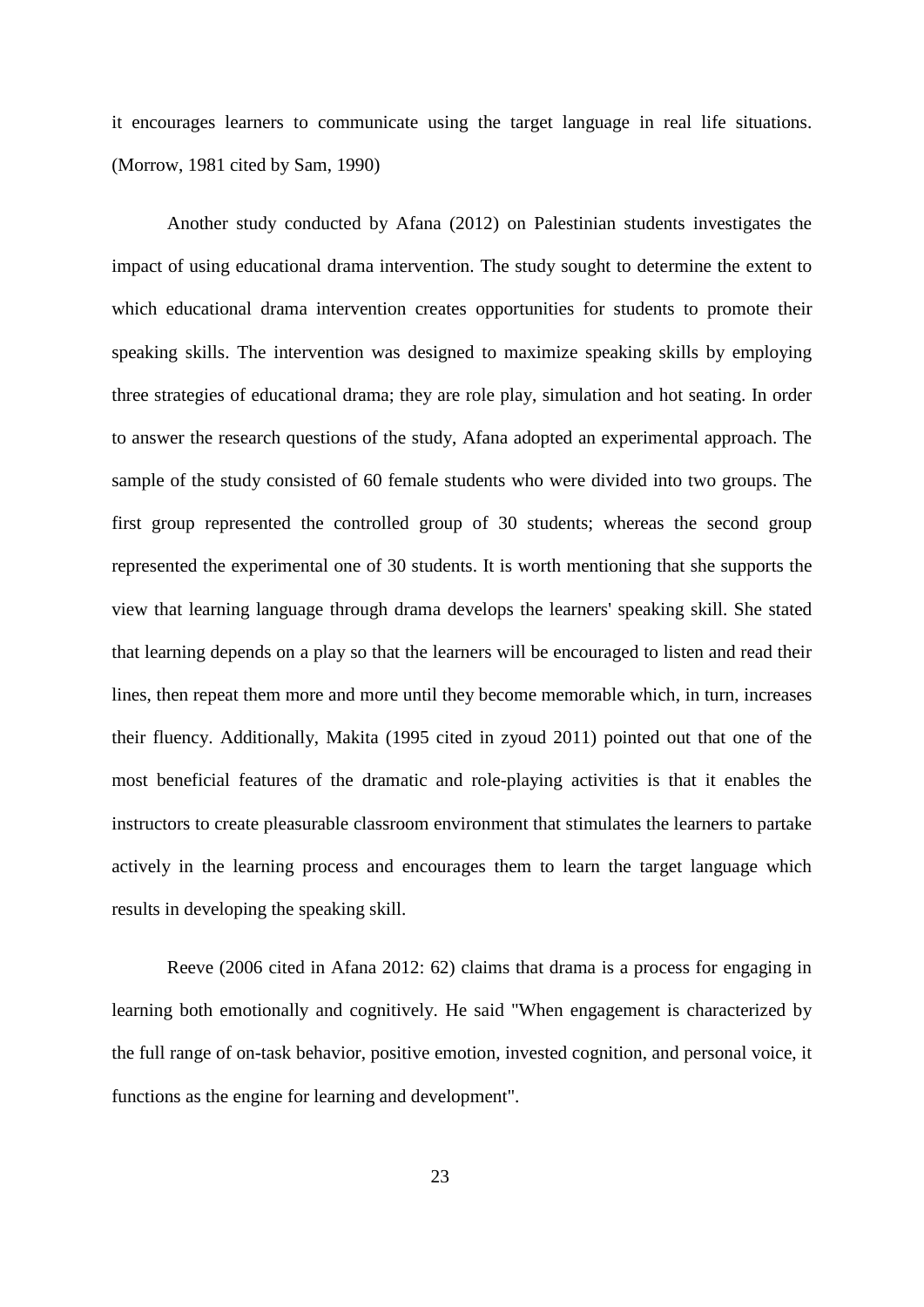Desiatova (2009) asserted that drama is a suitable strategy that could enable learners to overcome their shyness and strengthen their self-confidence. Desiatova attributed this to the fact that when the instructor gives the learners different roles, they become able to break away from their daily behaviors and conceal behind another personality resulting in building a new character who can express his or her ideas and speak the language fluently. Moreover, it makes learning everlasting by turning situations and ideas memorable since learning the language relies on giving the learners direct experience in using the language inside the classroom. He also confirmed that the purpose of using drama inside the classroom is to teach linguistic and non-linguistic features. For example, teachers can use topics from other subjects: the students can act out scenes from history, or they can work on ideas and issues that run through the curriculum.

Briefly, drama is credited with the ability to empower students and gives them ownership and control over their own learning. It encourages learners to learn language such as guessing the meaning of the unknown words in a context. It enables them to take risks with language and experience through the reactions between thought and action. Drama activities also enable the learners to communicate using the target language by all meanings such as expressing their thoughts, negotiating, making choice, solving problems, using non-verbal expressions such as body movements and facial expression and becoming more socialized. Apart from that, it is worth mentioning that teaching through drama, enables language teachers to create realistic situations inside the classroom so that students could link the language they are learning to the world around. Furthermore, it helps the teachers to balance between the four language skills since a class will address, practice and integrate reading, writing, speaking and listening.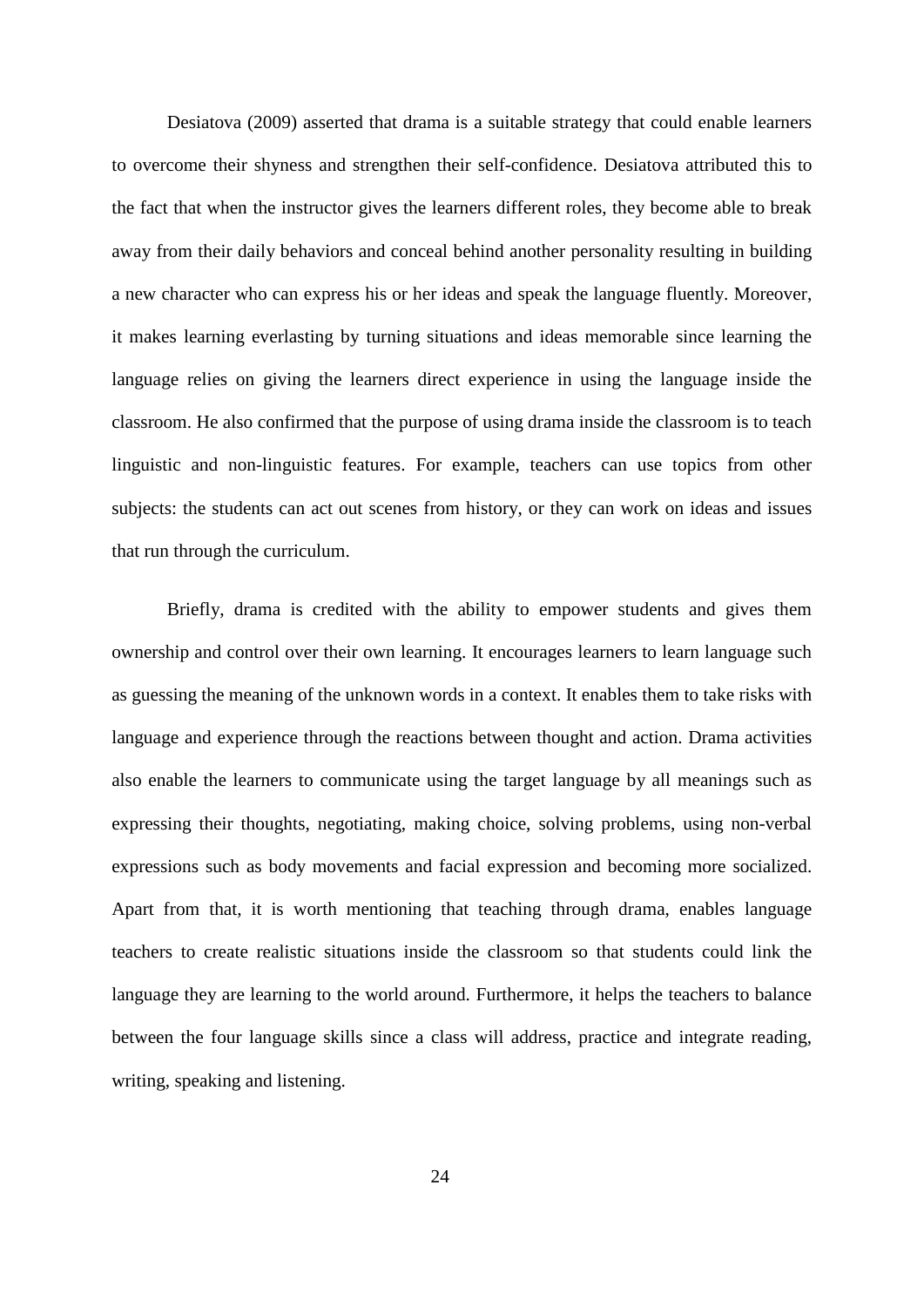Generally, many researchers such as Afana (2012) divided the drama techniques into different types such as role play and information gap. However, role-play is the most common which is explained as follows:

### **role play**

Ladousse (1987) cited in Afana (2012) stated that role-play is an educational technique used in teaching language. Using this technique creates a good atmosphere in the classroom and brings entertainments and animation that provoke the creativity of the learners.

Zyoud (2011:7) defined the role playing saying that "role-play is thus an activity which requires a person to take on a role that is real or imaginary. It involves spontaneous interaction of participants as they attempt to complete a task".

According to Graves (2008), the role playing activity is like an experiment in which the learner is asked to act as if he or she is a particular person in a certain situation. By using the role play strategy, EFL instructors should try to create a classroom environment where students can engage in authentic activities and real-life communication that in turn promote speaking. In other words, instructors should bring situations from real life into the classroom. In role play activities, EFL instructors should give a variety of social roles to their students in various social contexts such as who they are and what they think or feel. Therefore, the instructor can tell the student, "You are David; you go to the doctor and tell him what happened last night", (Harmer, 1984 cited in Rahimy and Safarpour, 2012).

Assuming that role-play is an essential element in drama, Heathcote (1984 cited in Zyoud, 2011) concurs that role taking is so flexible that when applied in education, it will suit all personalities and teaching circumstances. Additionally, according to Zyoud (2011), the role-play activity is one of the drama elements that can fit most of the teaching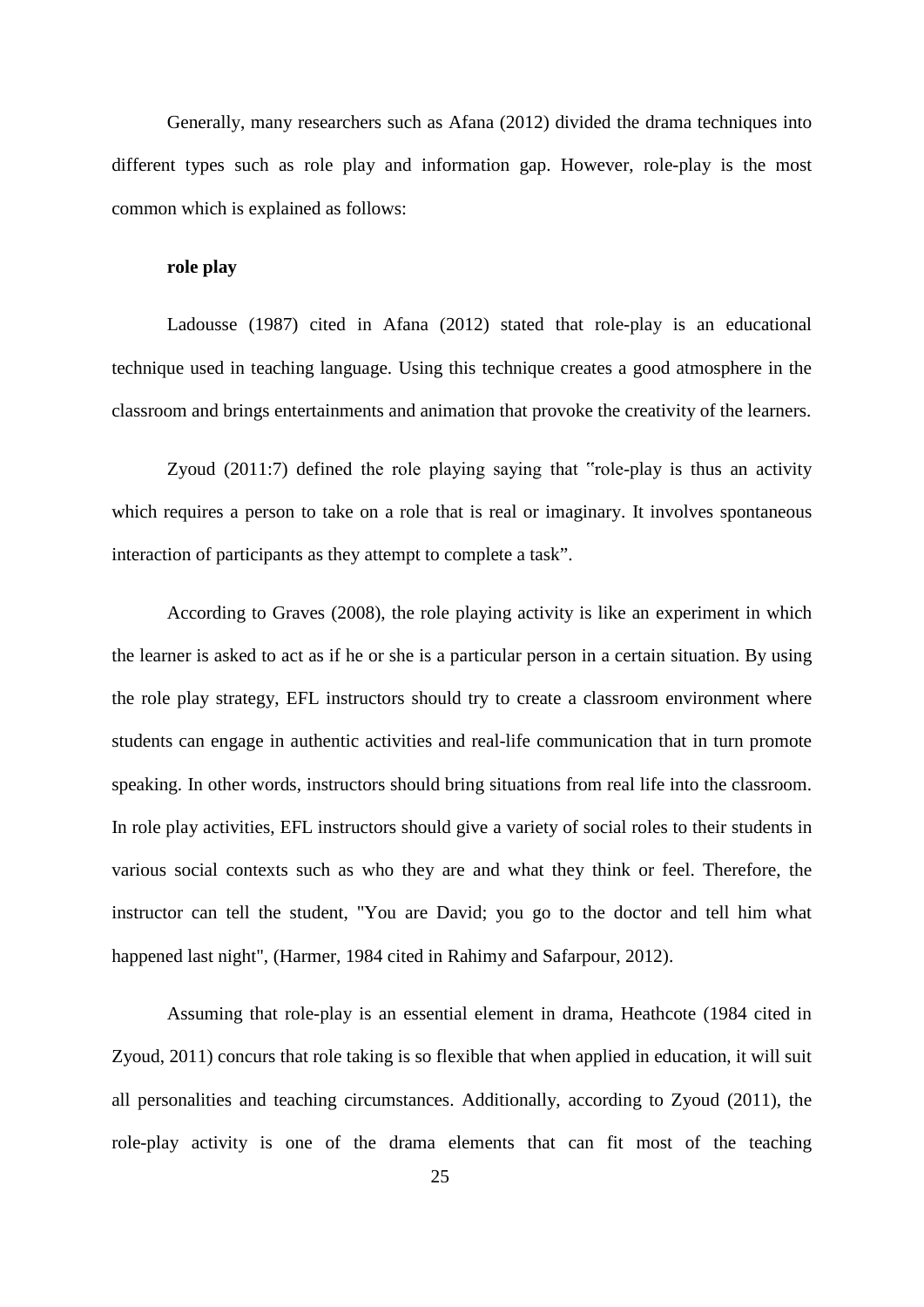circumstances. It is worth mentioning that ideas for role-play that instructors use inside the classroom can be obtained from books or from the situations that the teacher or learner exposes in their real lives. The next step that the instructor should follow is that she should give the learners an idea about the way of which they should develop the played roles. However, it is important to take into consideration the learners' level of language proficiency when using and applying role-play activities in the FL classroom. (Zyoud, 2011).

#### **information gap**

According to Watamni & Gholami (2012) the Information Gap is a kind of structured output activities. These are like completing a task by providing missing information, conveying telephone message, and expressing an opinion. It sets up practicing on specific items of language. It is more like drills than real communication. In other words, it is a type of activity through which the students are required to use the language to exchange some information and get their meanings across. It takes the students' attention away from the form and directs it towards meaning. In other words, it makes students accomplish a task through using the language while concentrating on meaning rather than structure of the language.

Sari (2008) cited in Afana (2012) mentioned that the aim of using information gap method is to create corporative environment that helps the students to work in groups and pairs. Neu and Reeser (1997 cited in Jondeya 2011) supported that by saying that in an information gap activity; one student has certain information that must be shared with others in order to solve a problem, gather information or make decisions such as in the Key English Test (KET) exam. Moreover, Watamni & Gholami (2012) stated that information gap activities are those in which students exchange information in order to complete a required task.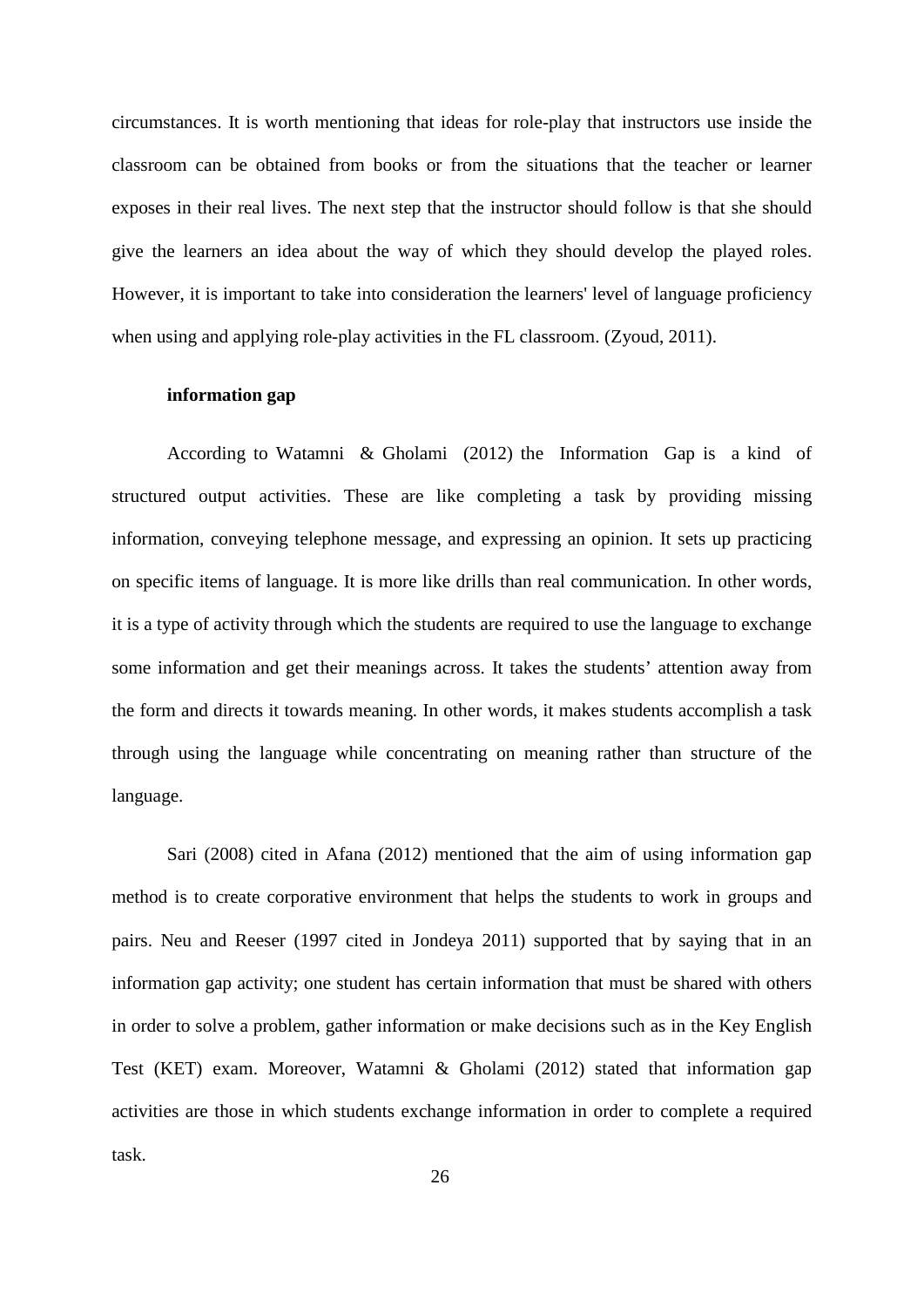In a practical research, Jondeya (2011) conducted a study aimed at investigating the effectiveness of using information gap on developing the Palestinians' speaking skills in Gaza. To achieve this aim, the researcher adopted the experimental approach. The sample consisted of 70 female students equally divided into 35 students for the experimental group and 35 students for the controlled one. The sample was randomly chosen during the academic year 2010-2011. The researcher designed speaking activities that were based on information gap concept and were used in teaching the experimental group, whereas the ordinary method was used in teaching the controlled group. An oral speaking test was designed and validated to be used as a pre and post test for the two groups. The researcher explained the activity saying that in the information gap activity, two students or more can work together where each has some parts of the answers to some kind of a problem or a question. In consequence, they have to share and explain their parts of the information to their partner in order to find out the answer for a question or solving certain problem.

With respect to the significance of using the information gap technique, Ur (1996) cited in Watamni & Gholami (2012) pointed out that using activities and tasks based on the information gap principle would result in stimulating the students to learn the language. In addition, it would encourage the learners to participate in the learning process since it facilitates the students' interaction in speaking activities and encourages learners to work in groups so that they feel more comfortable than speaking in front of the whole class. This is supported by Karimi (2010) who ensured that using information gap activities leads to improve EFL learners' speaking skill due to increasing the degree of learning the language, particularly, when they learn new words by using information-gap tasks in the classroom. In other words, these activities push the learners to negotiate, using the new learned words, the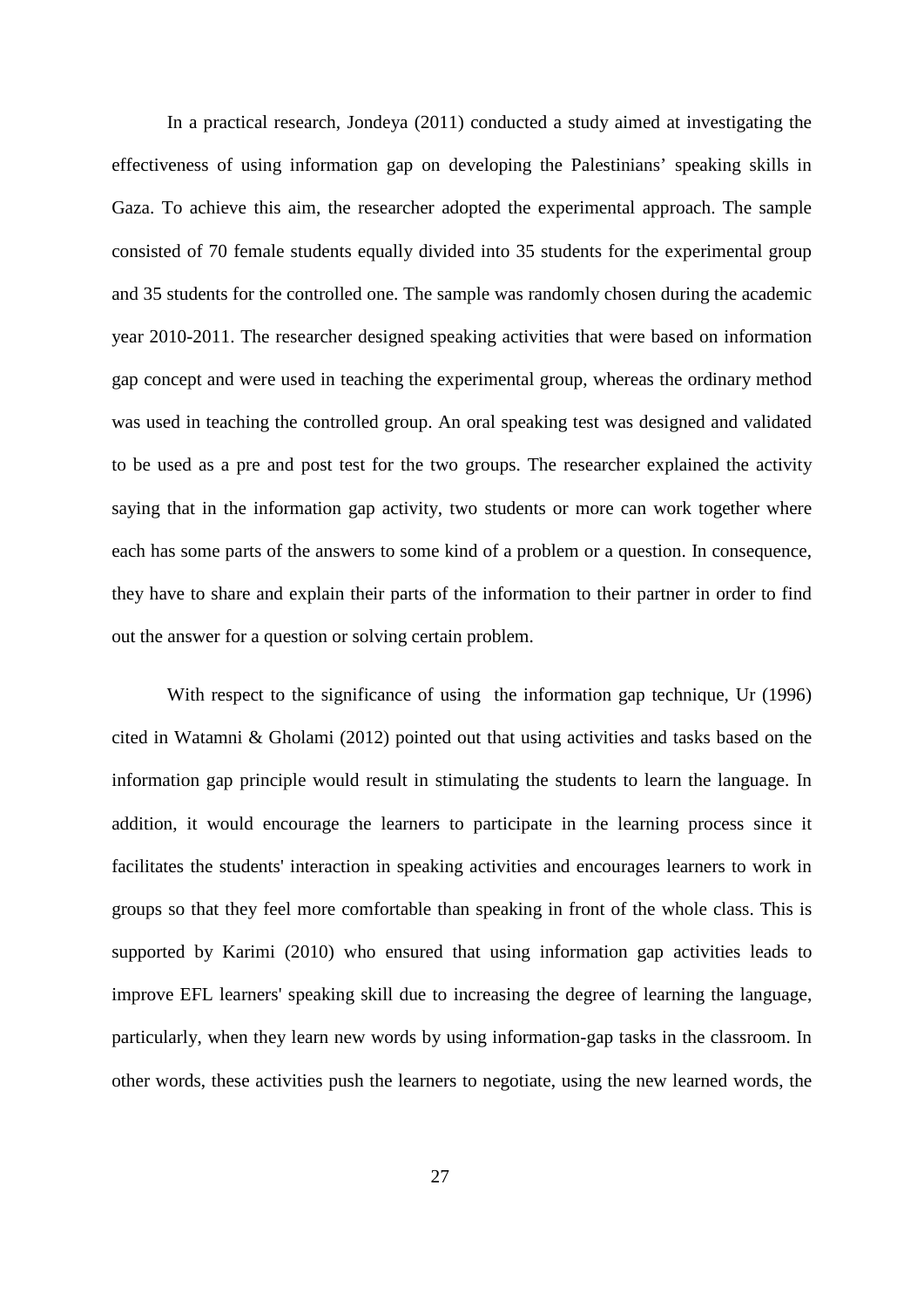meaning of their utterances in order to complete the given tasks that result in improving their speaking skill.

Moreover, Hess (2001) stated that information gap activities could help the learners to give a comprehensive feedback. This is because of the fact that they would try to express their different opinions and negotiate meaning with their classmates in order to convince them and vice versa. In consequence, the learners could learn a language using their own learning style through discussions and negotiations.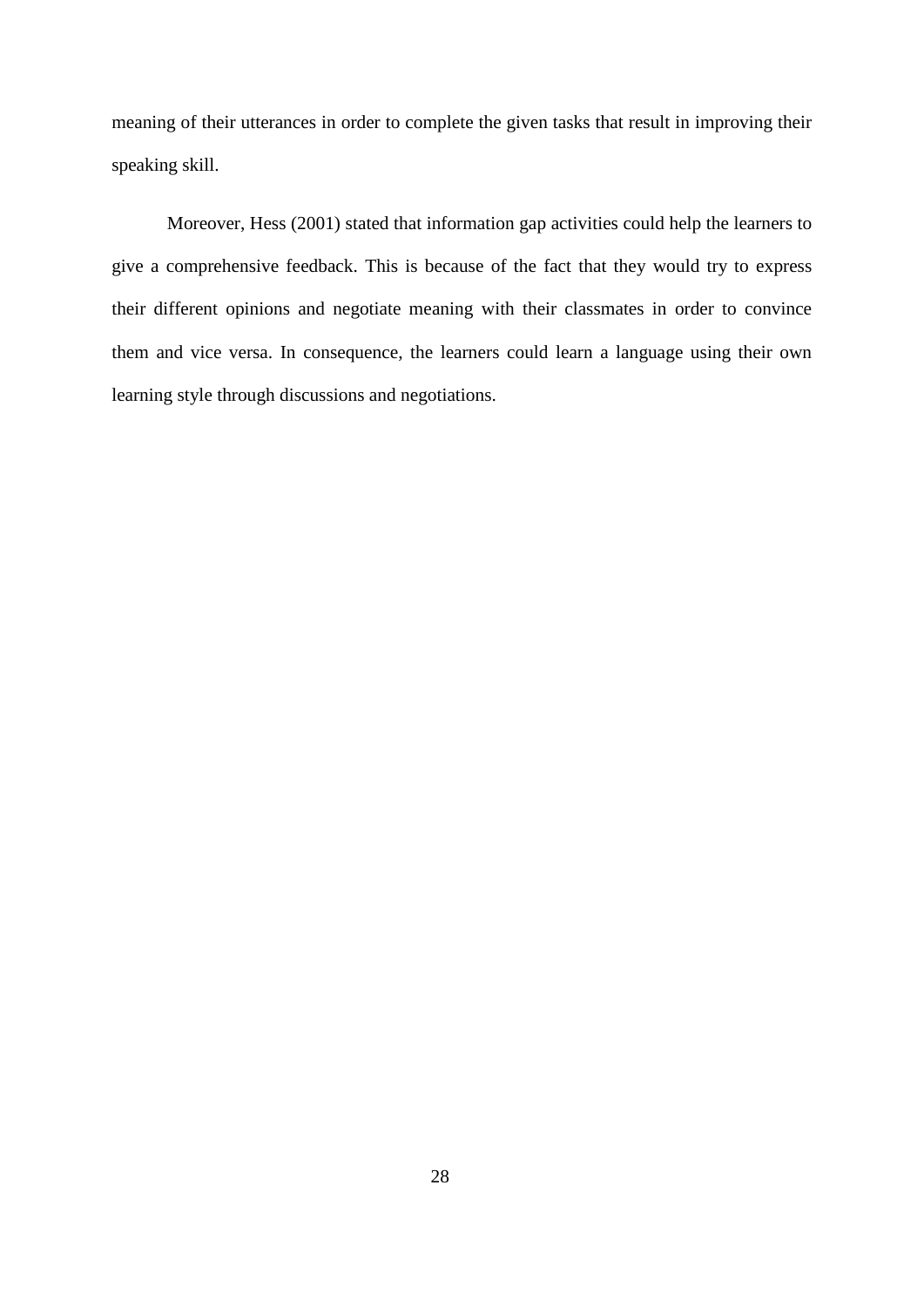#### **Chapter III**

# **Methodology**

This chapter gives an account of the research methodology used to consolidate the various arguments and assumptions related to the subject matter of the present study. It explains the research instruments utilized in the study, participants as well as the procedures followed to carry out this study.

# **Procedures & data collection**

The procedures that were used to collect the data in this study were based on the secondary sources. The data in this study collected from many different sources (such as internet sources, EBESCO database, books and articles from NEU library. I have selected some articles relating to my topic and I read them in order to answer my research questions. I did not have any participants in my study because I used secondary sources and therefore, the data were provided by other researchers.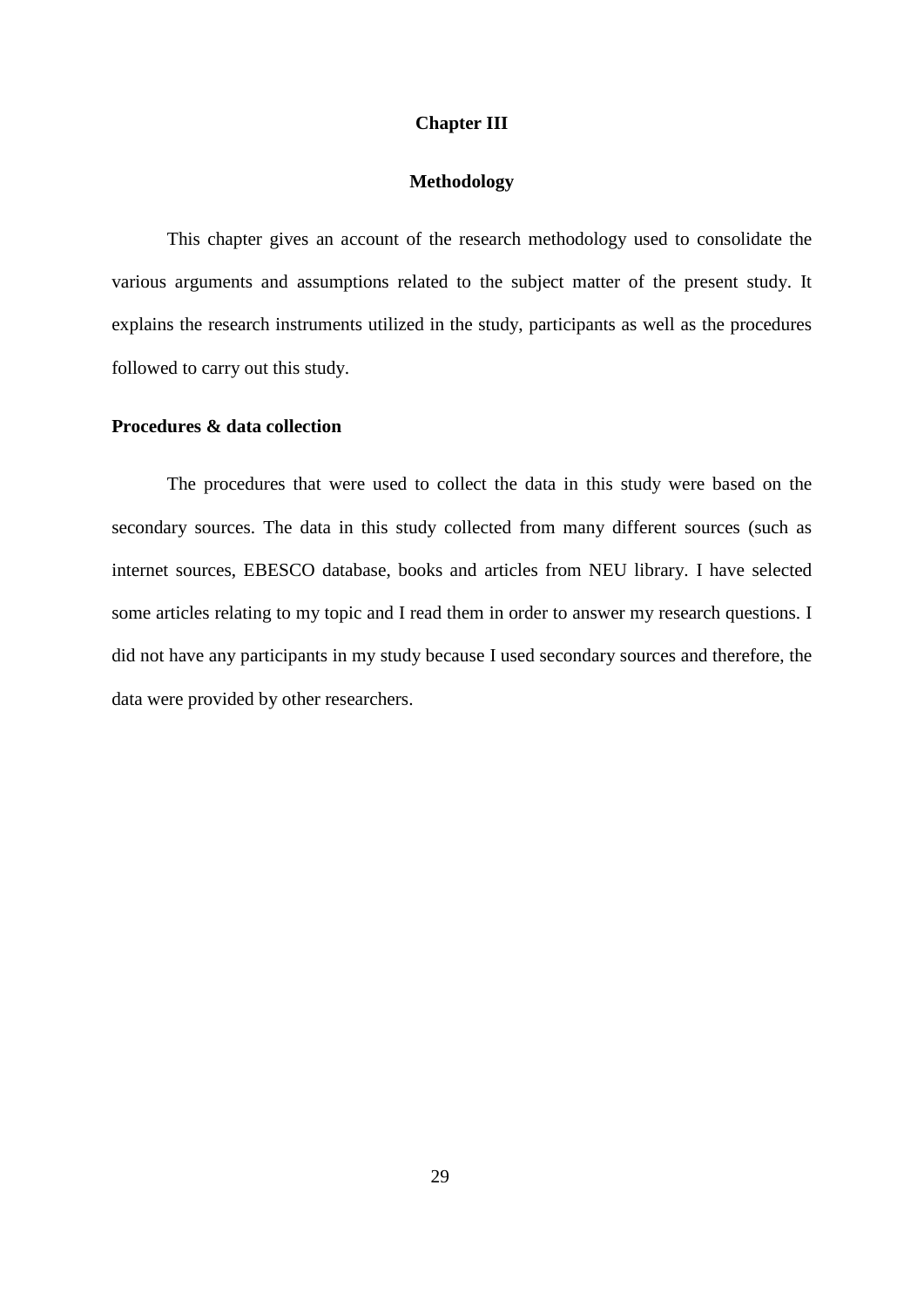#### **Chapter IV**

# **Findings and Discussion**

This chapter presents and discusses the findings of the current study.

# **Problems faced by students in learning the English speaking skills**

A study conducted by Rababah (2003) to explore the problems that face EFL students when speaking in Saudi Arabia affirms that, the EFL students of English extremely have lack the opportunity due to the input-poor environment where they do not have enough opportunity to practice the target language.

Another study carried by Tseng (2012) who investigated the causes of language anxiety of Chinese learners where English is used as a foreign. He based his study on a review of related literature to discover this issue. He avowed that language anxiety for immeasurable number of learners is considered as the main source of the fear of making mistakes and also the main cause behind generating the mock of the learner's classmates.

Khan (2011) carried out a diagnostic study on the difficulties in learning English language that Saudi Arabia learners encounter at King Abdul-Aziz University Community College. He stated that pronunciation is the most difficult factor that prevent students to master English speaking. Moreover, he added that English does not have more individual consonant sounds than most languages. However there are some sounds that exist in English but do not exist in other language like the interdentals, /θ/ and /ð/ (the sounds written with th). He further added that there are some sounds which are difficult to be pronounced by the speaker of other languages, for example, Saudis are not able to differentiate between the pronunciation of /sh/ and /ch/ as in sheep and cheap respectively.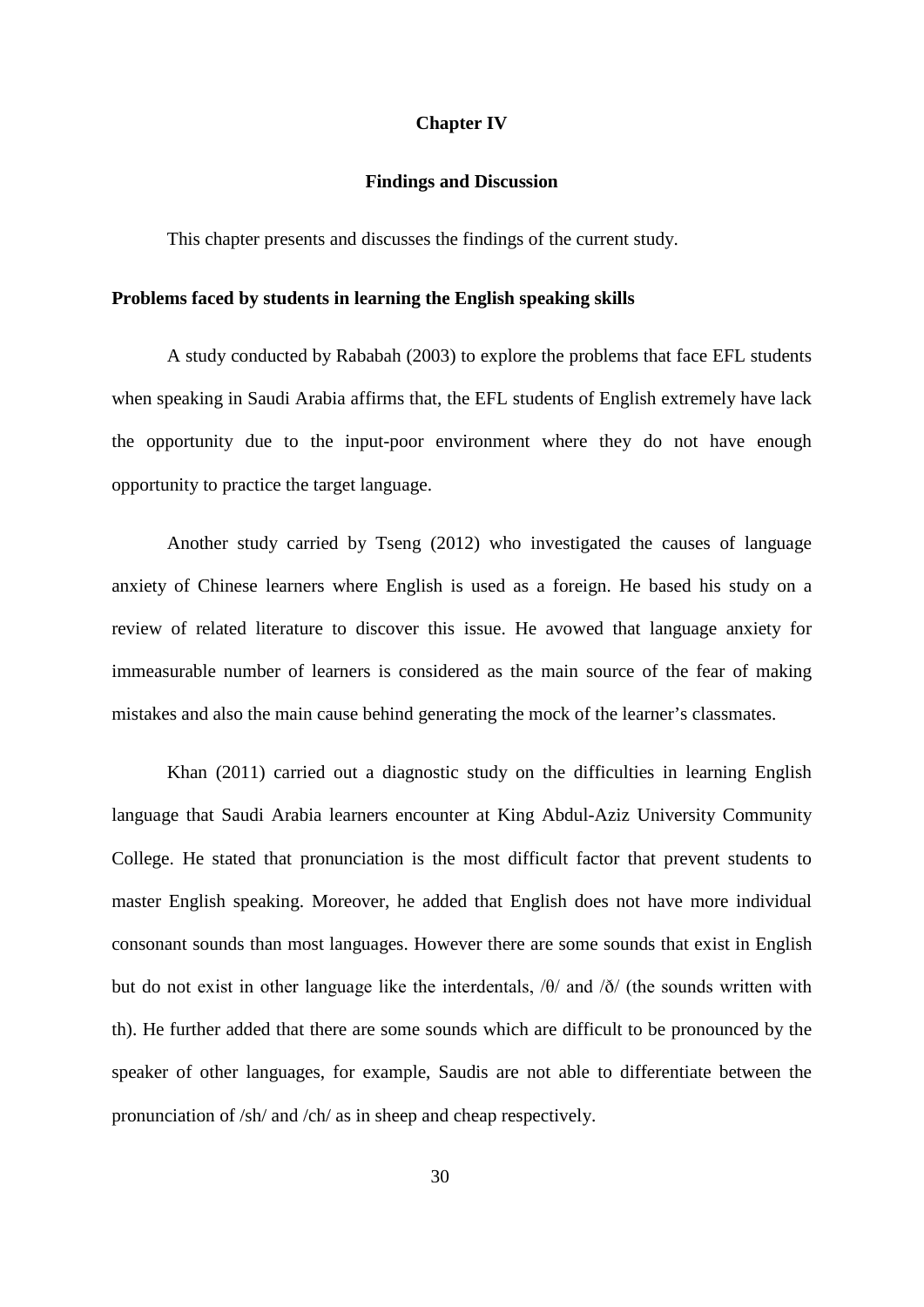Another study conducted by Abu El-Enein's (2011) about students' difficulties on speaking skill shown that there are major and serious difficulties encountering Al Aqsa English majors in giving the academic oral presentation in class; these difficulties are inaccurate pronunciation, lack of vocabulary, structures, discourse markers, grammar accuracy, fluency, oral proficiency, communicative competence and oral speaking activities.

Furthermore, Soureshjani and Riahipour (2012) studied the demotivating factors on English speaking skill, which face Iranian learners. The results showed that the content and topic of conversation that the students asked to discuss can be one of discouraging factors that make the students disinclined to speak. They further mentioned that when the topics used and argued in the class are of no interest to the students they would become more unwilling to focus and speak on.

Some studies referred that to the students' anxiety which prevent them from speaking in classroom. However, this opinion is supported by Cutrone (2001) who investigated the causes of Japanese learners' language anxiety, he used the same method of data collection of the present study which is questionnaire, the researcher found out the teacher's demeanor and attitude may be one of the greatest factors in shaping Japanese learners' attitude. Teachers showing a negative or disappointed reaction to learners' behavior can also cause language anxiety. The students under investigation also described the kindness, friendliness, a good sense of humor, and stability as some of the behaviors that they desire in an English teacher.

Regarding to the teaching materials that used in the classrooms, Mezrigui (2012) claims that the deficiency of the appropriate teaching materials that are necessary for achieving communicative activities is considered as one of the most important obstacles that hinder teaching the English speaking skill adequately and, as a result, it prevents the students from mastering this skill. These findings were also supported by Soureshjani and Riahipour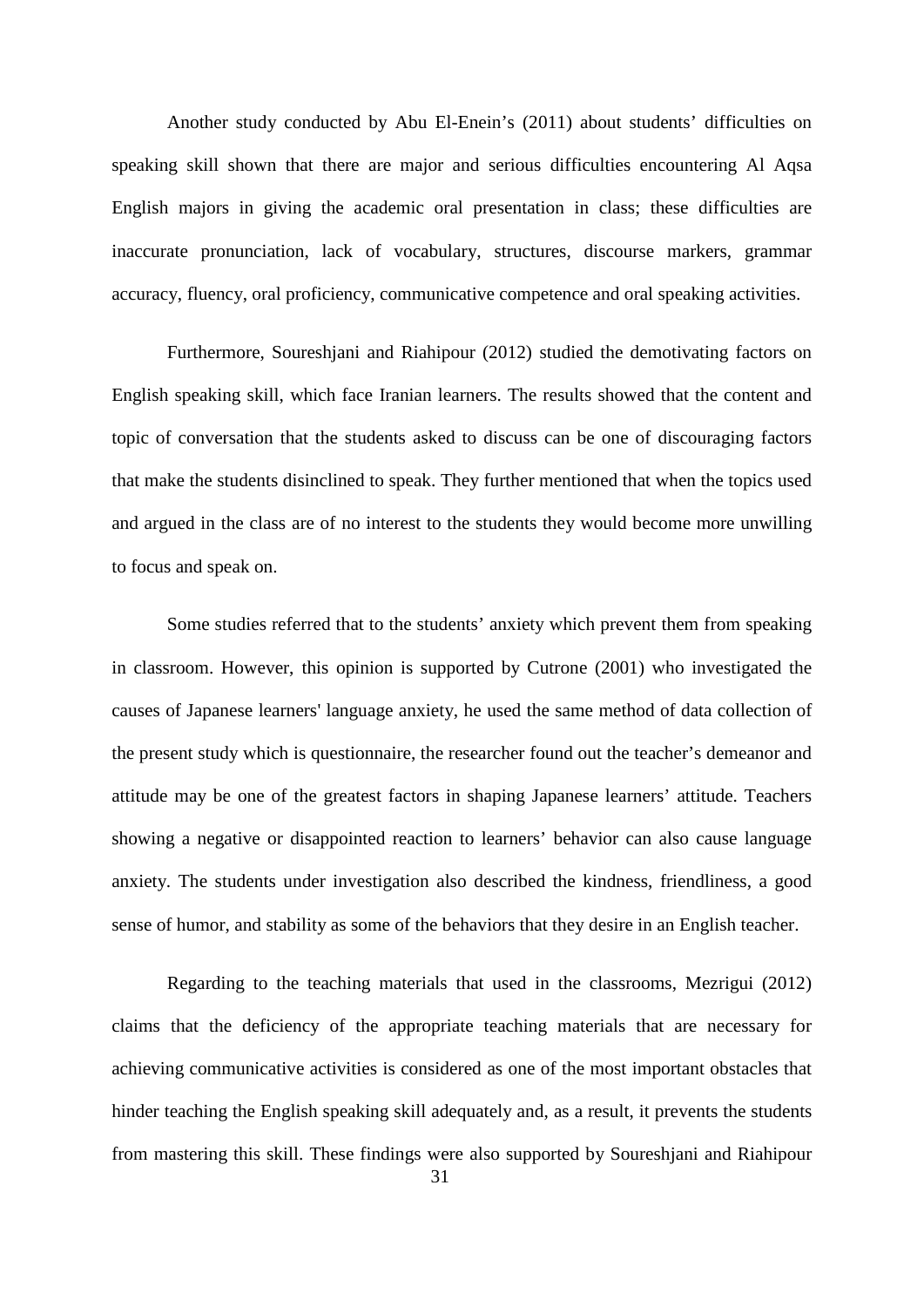(2012) who affirmed that learners considered lack of facilities or even using inappropriate equipment which do not match the intended text such as the topic to be learned or their needs as one of the strongest factors that diminish their motivation towards speaking.

# **Problems that EFL instructors are confronted with when teaching the English speaking skills**

In the same study that conducted by Soureshjani and Riahipour (2012), researchers recommended that EFL instructors should use the materials and equipments that are suitable for the topic of conversation and the students' needs so they can play a chief role in making students to be motivated and energetic to speak much more effectively. However, another problem mentioned by the instructors was the time given for the speaking courses and the large number of the students in each class. This problem was affirmed by nine instructors; they mentioned this problem as one of the major difficulties that they face while teaching English speaking skill.

This confirms that the above two mentioned issues are very integrated. In other words, if the time allowed for the speaking courses is short and the number of the learners is very big, then the result will be hindering the learners from mastering this skill. Moreover, it will be difficult for each one of them to get a chance to practice the language and it will be hard for the instructors to check the work of all the students during a particular activity whether they work individually, in pairs or even in groups. This will also result in unwillingness for the weak and shy students to take part in the learning activities.

This view was supported by Khamkhien (2011) who reported that most of his participants referred to the given class hours for speaking English as inappropriate. He further mentioned that this obstacle is behind his participants' inhibitions, which could hinder their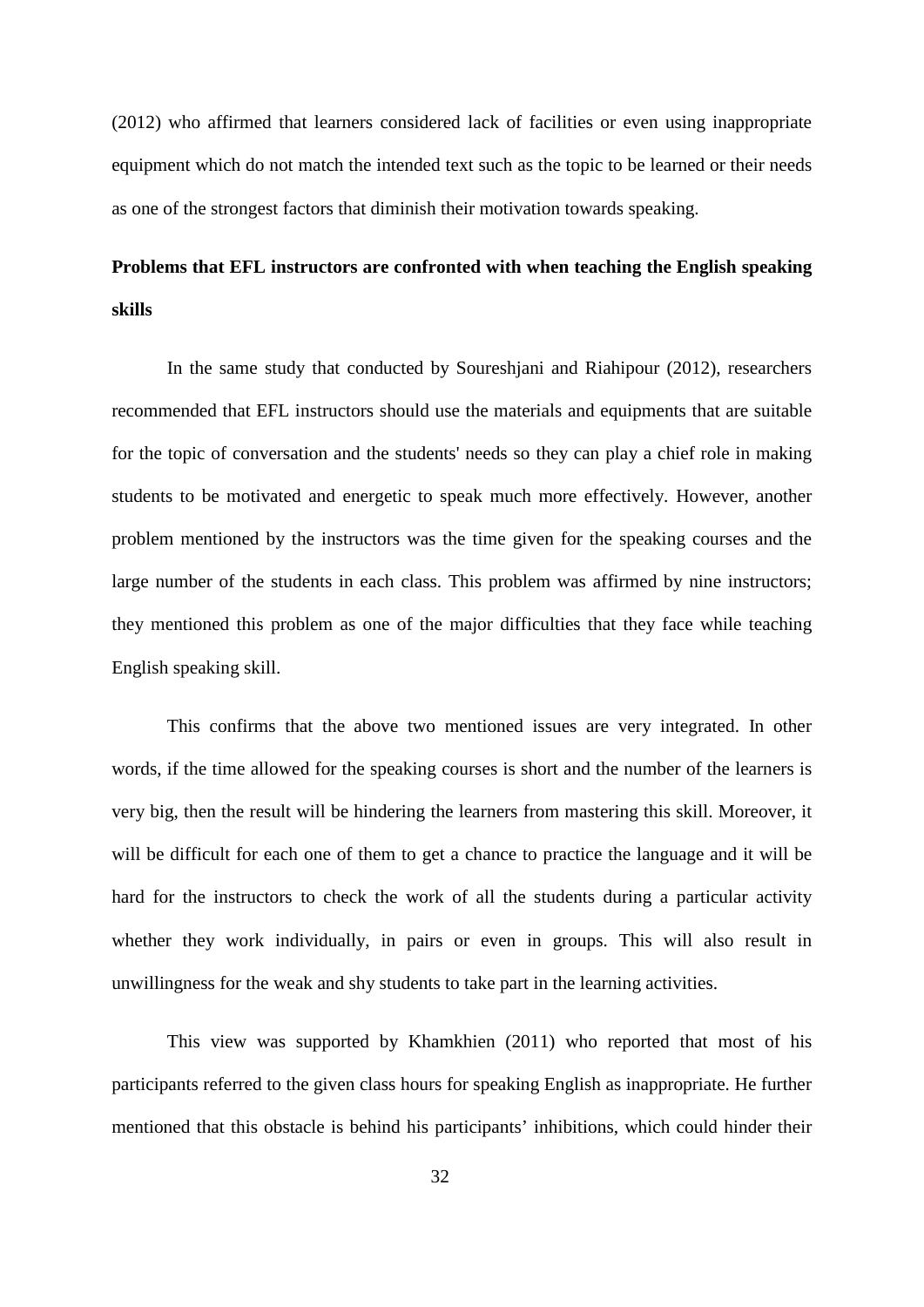pathway to success in mastering English speaking skill. Thus, it seems that this time allocation compared with the large number of the students is not sufficient for every student to get a chance to practice speaking English.

The last obstacle mentioned by the instructors, was the students' low level of proficiency. This obstacle was reported by eight instructors out of ten, they asserted that this problem diminish them from teaching the English speaking skill adequately. They also affirmed that the majority of the students are in very low levels, which makes their job difficult to be done.

This impediment cause (low level) was supported by Mezrigui (2012), who maintained that the students' low level of proficiency is one of the causes that makes it difficult for the teacher to teach the language communicatively. He attributed this to the fact that the modern teaching methodology that develops the learners' communicative competence makes the learning process learner-centered one. This means that the teacher is no longer the sole source of knowledge and the learner is no longer a mere passive recipient, but rather a really active agent contributing to the success of the learning process. These methods require students whose language proficiency level is good or at least acceptable in order to achieve the various learning objectives. However, most of the instructors affirmed that in many classes, the students who have a good command of English represent a very small percentage. As a result, it will be difficult for them to develop the students' English speaking skills. Therefore, they will be forced to be the controllers of the teaching process without giving a chance for them to interact.

33 In another study conducted by Tseng (2012) supported that most of EFL learners feel anxious whenever they are asked to speak English and he attributed this nervousness to the limited exposure to the target language in their home countries. This point of view has also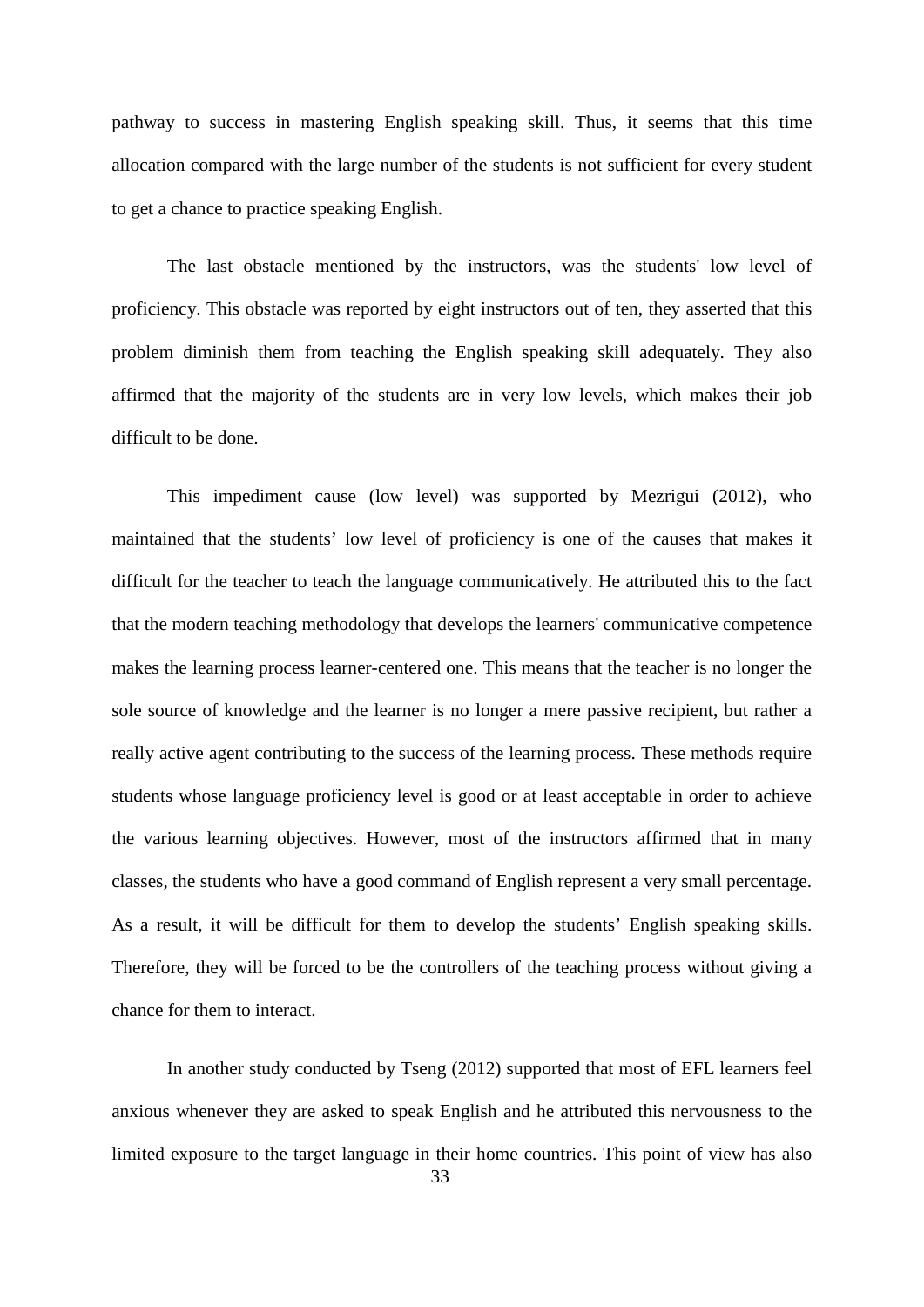been proved by other researchers such as Rababah (2003) and Huang (2010) who also investigated the problems that face the EFL learners in mastering the English speaking skill and both of them concluded that the limited exposure to English is considered as a serious obstacle in the development of learners' communicative competence.

### **Speaking strategies used by the EFL instructors in teaching the English speaking skills**

Moving into the third research question of this study, which addresses the learning strategies used by EFL instructors in teaching the English speaking, Masda (2012) noticed that the EFL instructors do not have an idea about the learning strategies that is; in turn, reflected on the students' level of the speaking skill which is very low. However, they try to develop the learners' speaking skill basing on other factors such as developing their psychological side. This point of view has been recorded by six instructors out of ten; they further explained that they create a comfortable classroom atmosphere in which the learners are encouraged to speak. In addition, they provide them with positive feedback whenever they make mistake.

He added that, there is another demonstrated strategy used by the instructors which is suggesting topics for the learners, and then they ask the low level learners to work with the high level ones. This was mentioned by only three instructors. The students were asked to choose one of these topics to talk about. The researcher stated that this way is useless since it does not give the chance for the low level students to speak because the instructors just ask the good students to speak in front of the class, whereas the low level students would be reluctant to speak because of the fear of making mistakes.

Other instructors stated that they ask the learners to collect information about a suggested topic and then they are asked to prepare it at home. After that they are asked to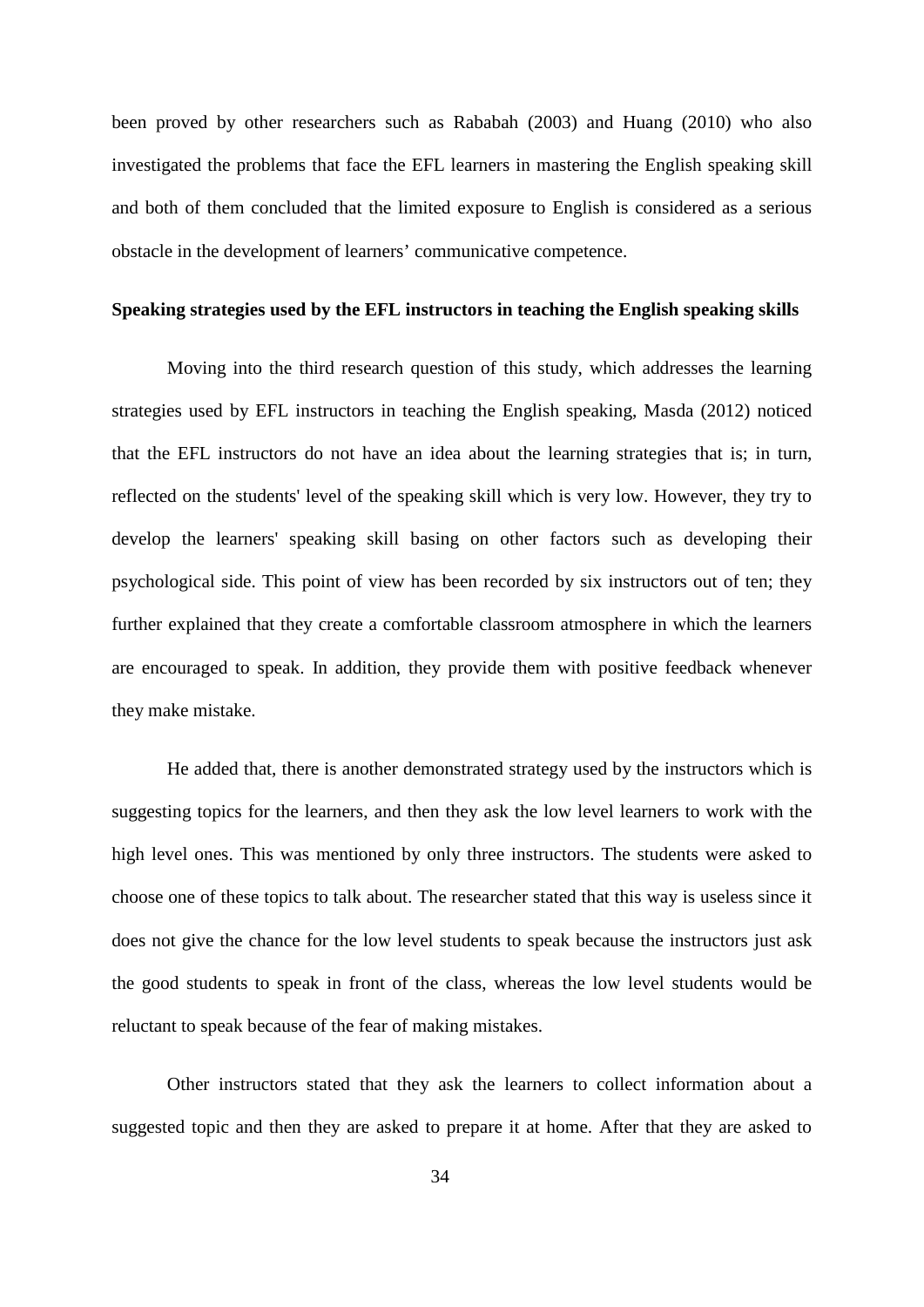bring it in the following lecture to read the notes they have written about the given topic. As a result of following this traditional way, the researcher of the current study believes that following this way will not develop the learner to interact using the language outside the classroom. This is because of the fact that teaching the language communicatively is characterized by using techniques that create negotiation inside the classrooms which in turn likely to enable the learners to develop all the language aspects.

Finally, the most striking information is that seven instructors out of ten asserted that they do not have any idea about the speaking strategies, which makes it difficult for the learners to master the English speaking.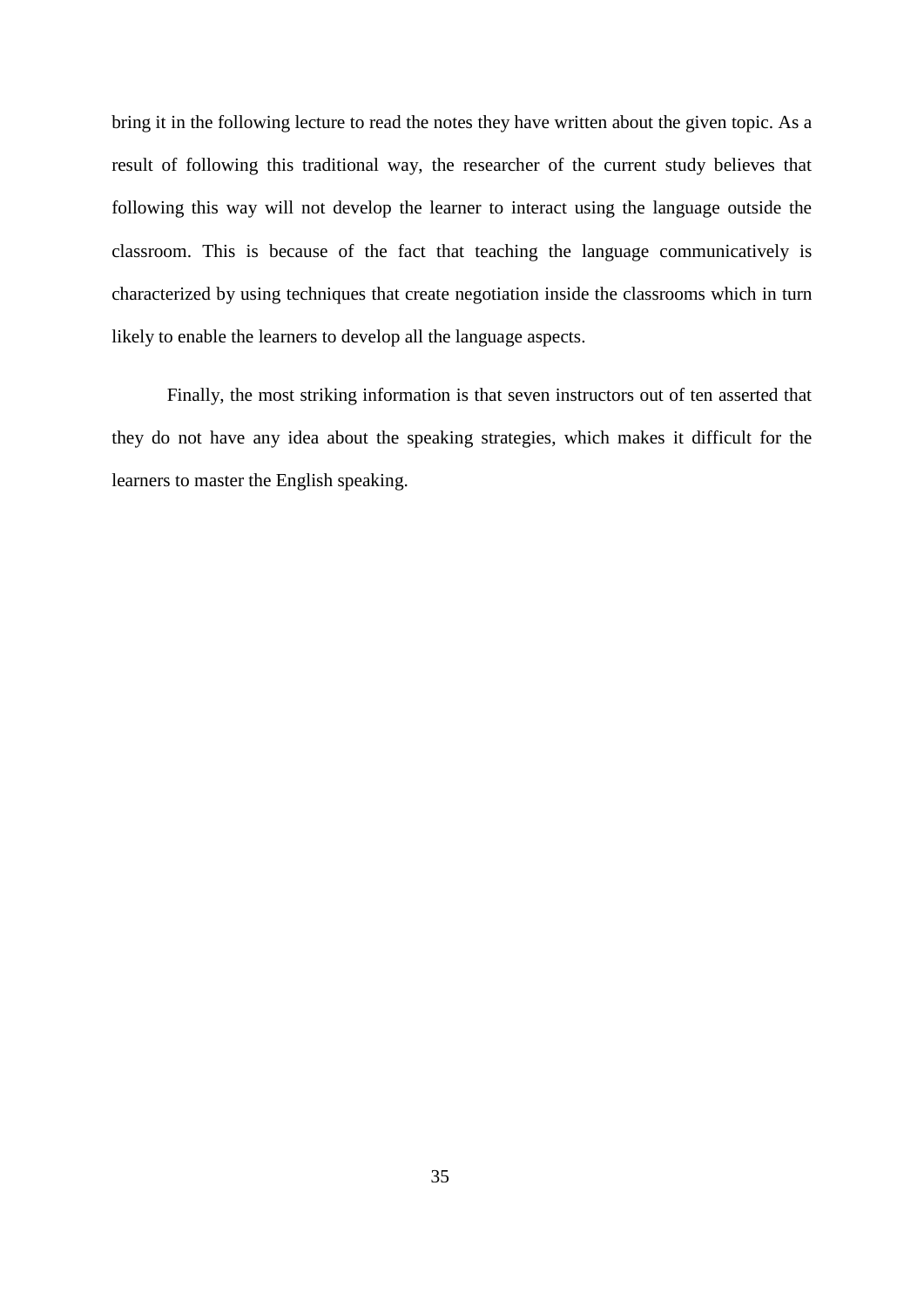#### **Chapter V**

# **Conclusion and Recommendation**

This chapter summarizes the study findings and then, provides a number of recommendations.

Relying on the secondary resourses used for this study, the findings of the present study have revealed that the problems that prevent the EFL students from mastering the English speaking skill are related to a number of issues.

First of all, lack of exposure to English outside the classroom, leads to limited practice of the language .This as a result is considered as one of the most common sources of difficulties that hinders the students from mastering the English speaking skill.

Moreover, the study of Ansari (2012) showed that the examined subjects have only two speaking lectures per week which is insufficient for them to be exposed to the target language, especially if we take into account that some of students do not have any opportunities to be exposed to or practice the language outside the classroom.

There is also affective impediment that prevents the students from speaking the language adequately; one remarkable affective encumbrance is apprehension of errors, which is itself the result of particular factors. Many students prefer to keep silent in class and are reluctant to participate in any speaking activities. This is because it is an embarrassing situation for them to be corrected or overcorrected by the instructor or even by their fellow students. This apprehension of errors is also a result of the instructors' negative feedback. High percentage has been reported by the learners who confirmed that they feel anxious when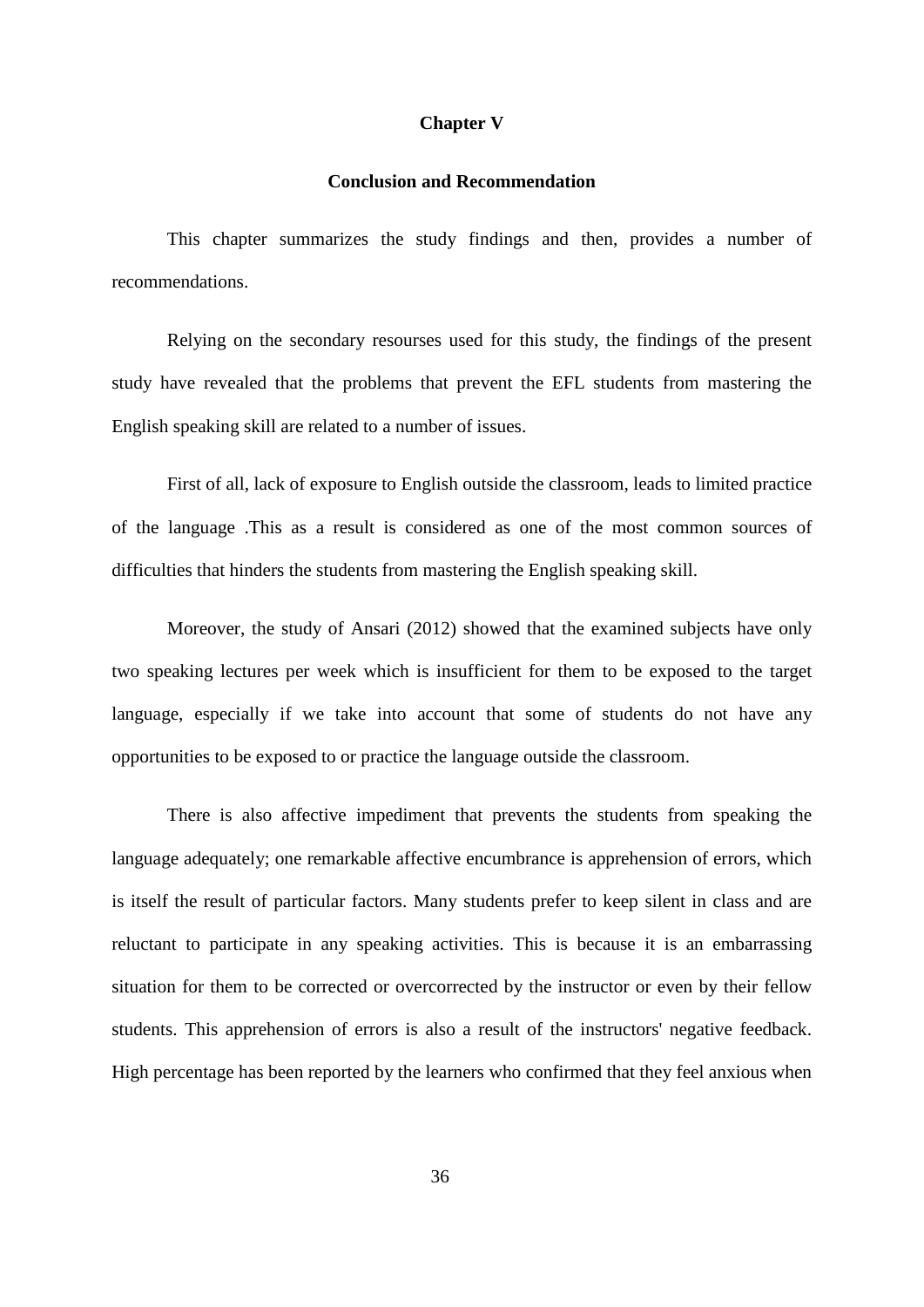they speak because their instructors always criticize their performance whenever they make mistakes.

Moreover, lack of subject matter is considered as one of the obstacles that prevent the EFL students from speaking inside the classroom. It's showed that some of the students – though their level of proficiency is satisfactory – have no intention of participating in oral activities, simply because they are not interested in the topic of conversation or because they have no background about it.

Another obstructive factor is related to the large classes. Teaching large groups of students presents a real challenge for the instructors in the communicative classroom. It is too difficult for him / her to give everybody a chance to take part in all teaching and learning activities, or to check and evaluate all of their work. The instructors of the present study reported that the large number of the students compared with the shortage of time given to the speaking lectures forms one of the obstacles in teaching the English speaking skill.

Regarding the third research question that addresses the speaking strategies used by EFL instructors in teaching the English speaking skill, strikingly, the results of all the resources that I have read illustrated that most of the instructors do not use effective teaching strategies as they asserted that they do not have idea about any of the valuable teaching techniques used for teaching the English speaking. Rather, they emphasized that the only thing they do to develop the learners' speaking skill is to divide the learners into groups and ask the low level learners to work with the high level ones and then they have to choose one of them in order to speak in front of the whole class. This way of teaching English speaking skill does not give a chance for the low level learners to develop their English speaking since most of them will be reluctant to speak because they have lack of self-confidence.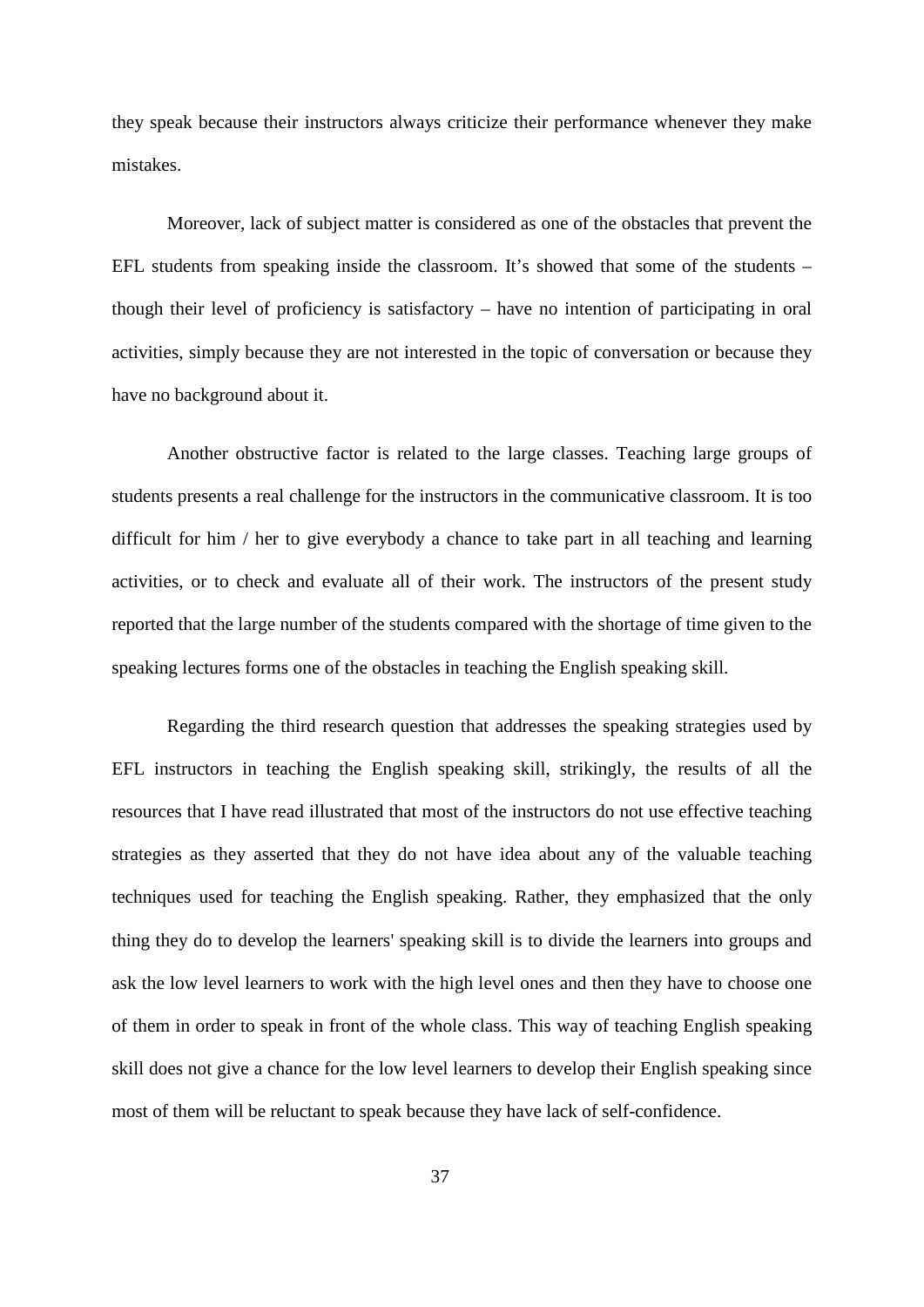## **Recommendations**

- 1. Teachers should help their students and motivate them to be more educated to pass the psychological barrier and overcome their fears of being passive students.
- 2. Teachers should encourage the students; particularly, when they make mistakes, reminding them of the fact that we should learn from our mistakes.
- 3. It is crucial for the instructors to integrate authentic materials in teaching the English speaking such as audio visual component. These materials have been proved by many researchers as helpful tools that can create a good learning environment. What is more, it is responsible for enriching both linguistic and cultural information.
- 4. The instructors are advised to repeat or rephrase what they say to enhance the students' vocabulary by exposing them to different words and phrases.
- 5. The instructors should move around the classroom to ensure that all students are on the right way and to see whether they need their help while they work in pairs or groups.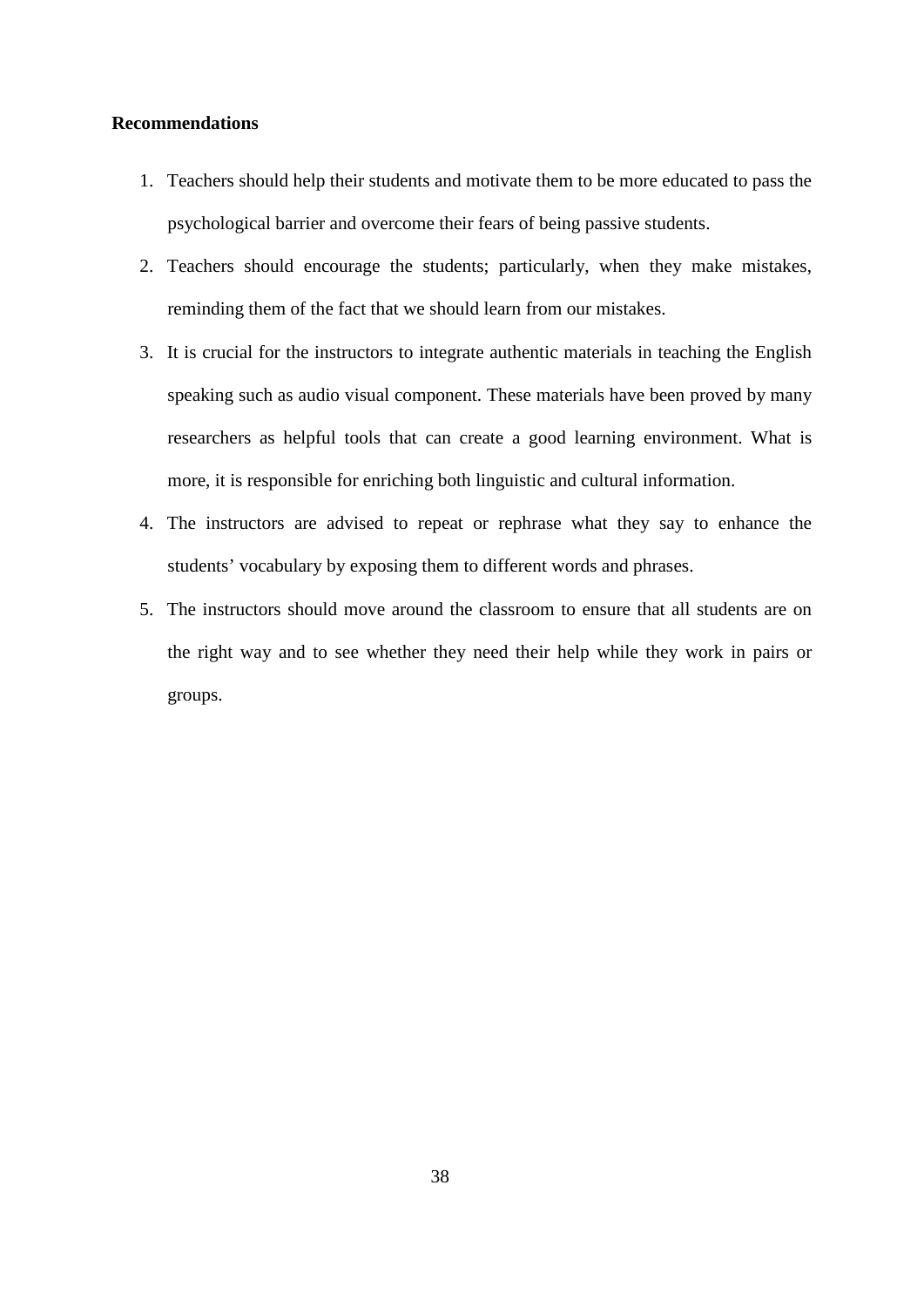#### **References**

- Aljumah, F. H. (2011) Developing Saudi EFL students' oral skills: An integrative approach. *Canadian Center of Science and Education,* 4 (3), pp. 84-89.
- Ansari, A.A. (2012) Teaching of English to Arab students: Problems and remedies. *International Research Journals, 3*(6), pp. 519-524.
- Bashir.M, Azeem.M & Hussain.A. (2011*).* Factor effecting students' English speaking skills*. British Journal of Arts and Social Sciences, 2* (1), pp. 34- 50.
- Behnke, R. R., & Sawyer, C. R. (1999). Public speaking procrastination as a correlate of public speaking communication apprehension and self‐perceived public speaking competence. *Communication Research Reports, 16*(1), 40-47.
- Froming, W., Corley, E., & Rinker, L. (1990). The influence of public self-consciousness and the audience's characteristics on withdrawal from embarrassing situations. *Journal of Personality, 58*(4), 603-621.
- Gan, Z. (2013). Understanding English speaking difficulties: An investigation of two Chinese populations. *Journal of Multilingual and Multicultural Development, 34* (3), pp. 231- 248.
- Ghaoui, C., & Janvier, W. A. (2004). Interactive e-learning. *International Journal of Distance Education Technologies, 2*(3), 26–35.
- Green, C. F. (1997) Developing discussion skills in the ESL classroom. *ELT Journal*, 51 (2), pp. 135 – 143.

Hess, N. (2001) *Teaching Large Multilevel Classes*. Cambridge: Cambridge University Press.

Huang. C. (2010) Exploring factors affecting the use of oral communication strategies. *Longhua University of Science and Technology, 30* (12), pp. 85-104.